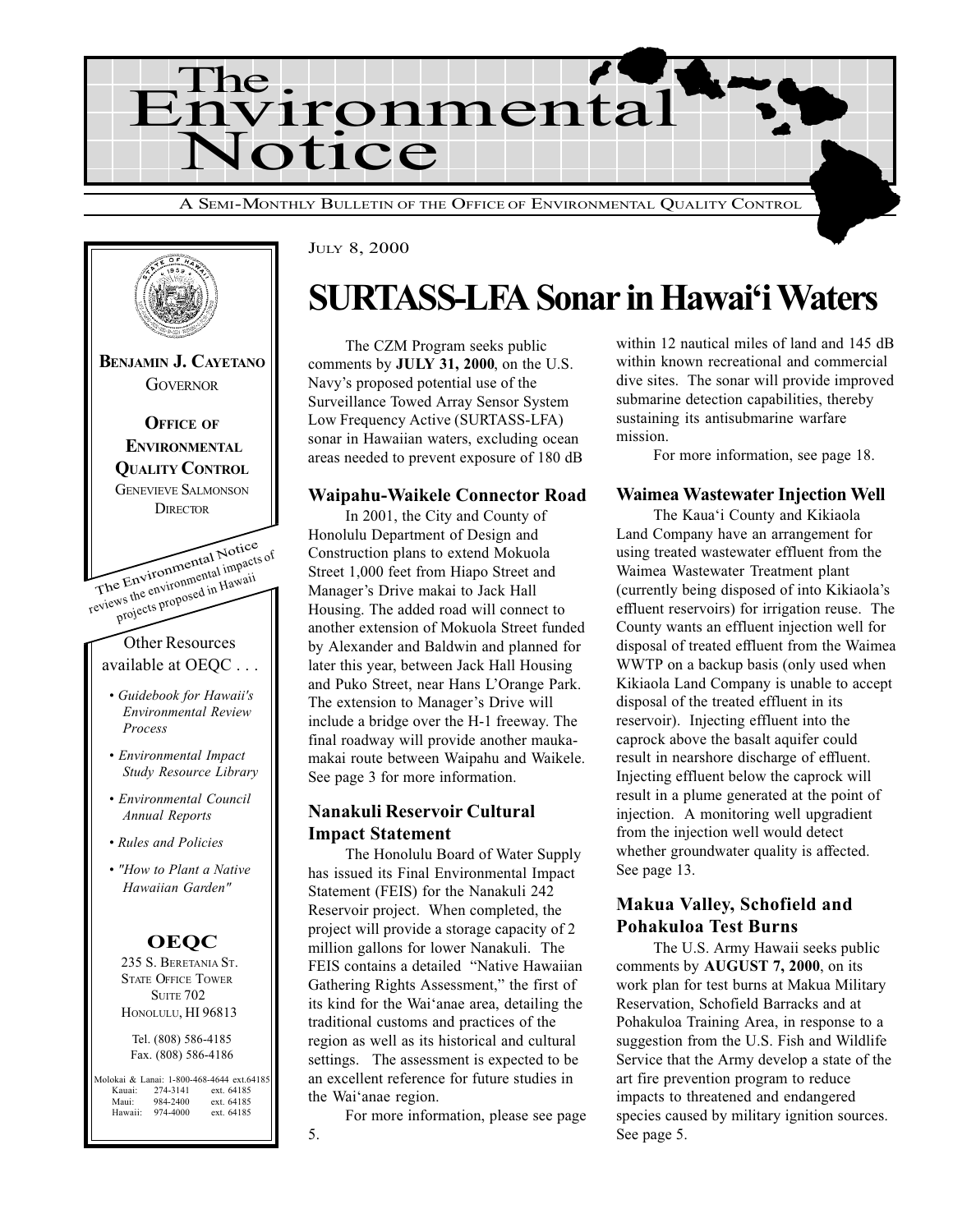# Table of Contents

#### JULY 8, 2000

## **1 Oahu Notices**

### Draft Environmental Assessments

| (2) Sand Island Parkway Wastewater Pump Station Modifications  3 |  |
|------------------------------------------------------------------|--|
| <b>Final Environmental Impact Statements</b>                     |  |
| $(3)$ Koilug 272' Pesenseir (Supplemental)                       |  |

#### National Environmental Policy Act (NEPA)

| (5) Work Plan for Test Burns at Makua Military Reservation (MMR) |
|------------------------------------------------------------------|
| Oahu, Pohakuloa Training Area (PTA) Hawaii, and Schofield        |
|                                                                  |

#### Previously Published Projects Pending Public Comments

## **3 Maui Notices**

#### Draft Environmental Assessments

| (1) Hawaii Army National Guard Puunene Armory and Related |  |
|-----------------------------------------------------------|--|
|                                                           |  |

#### National Environmental Policy Act (NEPA)

| (2) Mokulele Highway - Puunene Avenue Roadway Widening  7 |  |
|-----------------------------------------------------------|--|
|-----------------------------------------------------------|--|

## 6 Hawaii Notices

| <b>Draft Environmental Assessments</b><br>(2) Mirikitani Request for Disposition of Remnant Land for Purchase . 9                                                                |  |
|----------------------------------------------------------------------------------------------------------------------------------------------------------------------------------|--|
| <b>Final Environmental Assessments/</b>                                                                                                                                          |  |
| <b>Findings of No Significant Impacts (FONSI)</b>                                                                                                                                |  |
|                                                                                                                                                                                  |  |
|                                                                                                                                                                                  |  |
| <b>Environmental Impact Statement Preparation Notices</b>                                                                                                                        |  |
| <b>National Environmental Policy Act (NEPA)</b><br>(6) Work Plan for Test Burns at Makua Military Reservation (MMR)<br>Oahu, Pohakuloa Training Area (PTA) Hawaii, and Schofield |  |
|                                                                                                                                                                                  |  |
| <b>Previously Published Projects</b>                                                                                                                                             |  |
|                                                                                                                                                                                  |  |
|                                                                                                                                                                                  |  |

### ~ Molokai Notices

#### Draft Environmental Assessments [\(1\) Chu Family Residence and Related Improvements...................... 12](#page-11-0)

## 7 Kauai Notices

#### Draft Environmental Assessments

| (2) Waimea Wastewater Treatment Plant Backup Injection Well 13 |  |
|----------------------------------------------------------------|--|
|                                                                |  |

#### Final Environmental Assessments (FONSI) [\(3\) Kauai Centralized District Office and Baseyard Complex](#page-13-0) ............. 14

### Previously Published Projects Pending Public Comments

|--|--|

## **≰ Shoreline Notices**

## **At Coastal Zone News**

| (1) Amendment to the Western Pacific Fishery Management Council    |  |
|--------------------------------------------------------------------|--|
|                                                                    |  |
| (2) U.S. Navy Potential Use of the Surveillance Towed Array Sensor |  |
| System Low Frequency Active (SURTASS LFA) Sonar in Waters          |  |
|                                                                    |  |
|                                                                    |  |

## q Environmental Council Notices

|--|--|--|

## **A** Pollution Control Permits

|--|--|

### v Federal Notices

| Wasp Release Supplement to Papaya Mealybug Environmental |  |
|----------------------------------------------------------|--|
|                                                          |  |
|                                                          |  |
|                                                          |  |

### **Announcements**

| Notice of DOH Voluntary Response Program (VRP) Projects  21 |  |
|-------------------------------------------------------------|--|

OEQC intends to make the information in this bulletin accessible to everyone. Individuals that require this material in a different format (such as large type or braille), should contact our office for assistance.

| <b>The Environmental Notice</b><br><b>Office of Environmental Quality Control</b> | Page 2 |
|-----------------------------------------------------------------------------------|--------|
|-----------------------------------------------------------------------------------|--------|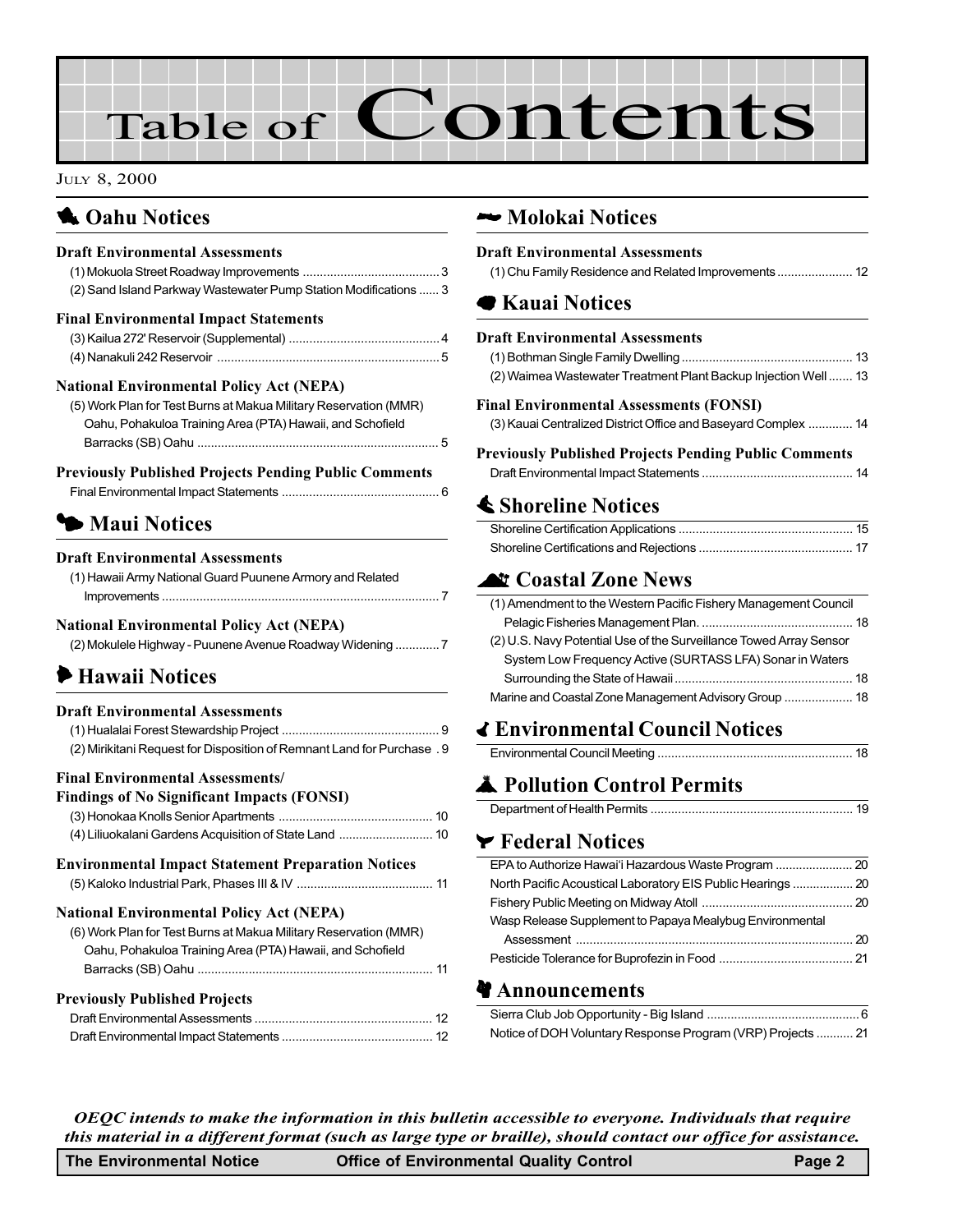<span id="page-2-0"></span>

#### Contact: Vincent Shigekuni (521-5631)

#### Public Comment

| Deadline:      | August 7, 2000                           |
|----------------|------------------------------------------|
| Status:        | DEA First Notice pending public comment. |
|                | Address comments to the applicant with   |
|                | copies to the consultant and OEQC.       |
| <b>Permits</b> |                                          |

Required: Grading

To improve traffic circulation within Waipahu and provide a mauka-makai route between Waipahu and Waikele, improvements are proposed to Mokuola Street to connect it with Managers Drive. This project includes a 60-foot right-ofway incorporating two travel lanes, bike lanes on both sides of the roadway, curbs and gutters, sidewalks, and landscaping, including street trees.

No long-term negative potential impacts or mitigative measures are expected as a result of this project. Temporary negative impacts will occur during the construction phase and will be minimized by the use of proper mitigating measures. Long-term positive impacts expected include reduced traffic demands in the area and a contribution to the well-planned growth of the Waipahu area.

The project is part of the desired improvements for Waipahu identified by the Waipahu Vision 2000 team. The The City and County of Honolulu has funded the planning, design, and construction of the project. The approximate cost for these three phases is \$1,375,000. Current plans are for construction to start in 2001.



## (2) Sand Island Parkway Wastewater Pump Station Modifications

| District:                         | Honolulu                              |
|-----------------------------------|---------------------------------------|
| TMK:                              | $1 - 5 - 41 - 5$                      |
| Applicant:                        | City and County of Honolulu           |
|                                   | Department of Design and Construction |
|                                   | 650 South King Street, 2nd Floor      |
|                                   | Honolulu, Hawaii 96813                |
|                                   | Contact: Kumar Bhagavan (527-5158)    |
| <b>Approving Agency/Accepting</b> |                                       |
| <b>Authority:</b>                 | Same as above.                        |
| Consultant:                       | GMP Associates, Inc.                  |
|                                   | 1100 Alakea Street, Suite 1800        |
|                                   | Honolulu, Hawaii 96813                |
|                                   | Contact: Travis Hylton (521-4711)     |
| <b>Public Comment</b>             |                                       |
| <b>Deadline:</b>                  | August 7, 2000                        |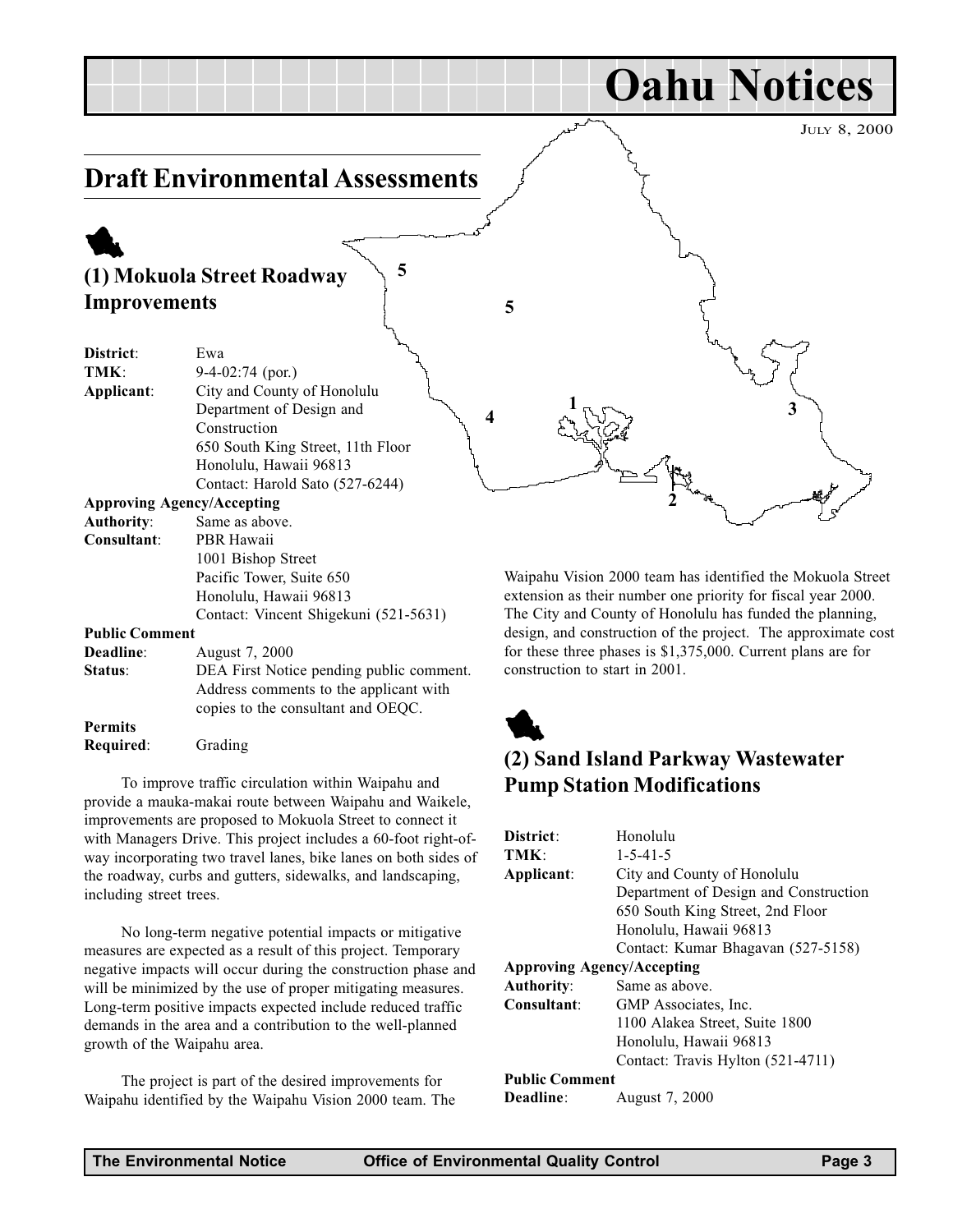## <span id="page-3-0"></span>Oahu Notices

#### JULY 8, 2000

| Status:                            | DEA First Notice pending public comment.<br>Address comments to the applicant with<br>copies to the consultant and OEOC. |
|------------------------------------|--------------------------------------------------------------------------------------------------------------------------|
| <b>Permits</b><br><b>Required:</b> | <b>SMA</b>                                                                                                               |

The Sand Island Parkway Wastewater Pump Station (WWPS) is nearly 20 years old and some of the equipment therein is nearing the end of its design life. The East Mamala Bay Facility Plan has recommended a number of modifications to the pump station so that wastewater collection from the nearly 500 acre tributary area of Sand Island will continue to be reliably conveyed to the Sand Island Wastewater Treatment Plant (SIWWTP) in the future.

The modifications are necessary due to increased hydraulic head requirements resulting from planned construction of a new headworks structure at the SIWWTP, and the proposed increases for design flows to the pump station.

The modification will include the following:

\* replacing the three (3) existing 15 horsepower 1.15 mgd capacity pumps with 20 horsepower 2.02 mgd capacity pumps;

\* replacement of the force main to convey the wastewater to the new headworks structure; and

\* replacement of the existing 60 kW emergency backup power generator with a 90 kW model.

No structural modifications to the pump station or wet well are necessary to accommodate these improvements.

The proposed action is anticipated as having no adverse or significant impacts to the operation of the SIWWTP and surrounding environment. The modifications listed above support the anticipated increase in flow rates that have been accounted for in the design criteria of the WWTP.

## Final Environmental Impact Statements

## 1 (3) Kailua 272' Reservoir (Supplemental)

District: Koolaupoko TMK: 4-2-03:04 and 4-2-04:37

| Applicant:        | City and County of Honolulu                 |
|-------------------|---------------------------------------------|
|                   | Board of Water Supply                       |
|                   | 630 South Beretania Street                  |
|                   | Honolulu, Hawaii 96843                      |
|                   | Contact: Barry Usagawa (527-5235)           |
|                   | <b>Approving Agency/Accepting</b>           |
| <b>Authority:</b> | Governor, State of Hawaii                   |
|                   | c/o Office of Environmental Quality Control |
|                   | 235 South Beretania Street, Suite 702       |
|                   | Honolulu, Hawaii 96813                      |
| Consultant:       | Engineering Concepts, Inc.                  |
|                   | 250 South King Street, Suite 700            |
|                   | Honolulu, Hawaii 96814                      |
|                   | Contact: Kenneth Ishizaki (591-8820)        |
| Status:           | FEIS currently being reviewed by OEQC.      |
| <b>Permits</b>    | CDUA, NPDES, building, grading/             |
| Required:         | grubbing/stockpiling, noise, DP amendment   |

The City and County of Honolulu, Board of Water Supply (BWS) proposes to construct a 4.0 million gallon (M.G.) reinforced concrete reservoir on Kalae o Kaiwa ridge, approximately 850 feet south of their Pohakupu 1.0 M.G. and 6.0 M.G. reservoirs. The proposed reservoir will be a circular tank, 192 feet in diameter and 22 feet in height. The spillway and base pad elevations will be 272 and 252 feet above mean sea level, respectively. The purpose of this project is to improve the reliability and flexibility of the existing water distribution system servicing Kailua by providing additional storage capacity for the BWS Windward (Kailua) Low Service System.

In addition to the 4.0 M.G. reservoir, the proposed project will also include a new transmission main, access road, perimeter road, temporary construction road, chain link fence, landscaping and miscellaneous appurtenances.

The project site is located on a knoll at the southern end of Kalae o Kaiwa ridge. This area is zoned for preservation, and is situated on lands designated Conservation and Urban by the state. The reservoir is a permitted use in the Conservation District and will require a Conservation District Use Permit. The site overlooks the Women's Community Correctional Center and the Hawaii Youth Correctional Facility to the west, and residential neighborhoods of Enchanted Lakes and Keolu Hills to the east.

Construction of the reservoir will result in excavation of a portion of the ridge. Cuts up to 61 feet in depth are expected. The reservoir will be hidden from view due to its recessed construction within a "bowl" atop the ridge. A visual impact analysis is included in the Supplemental EIS.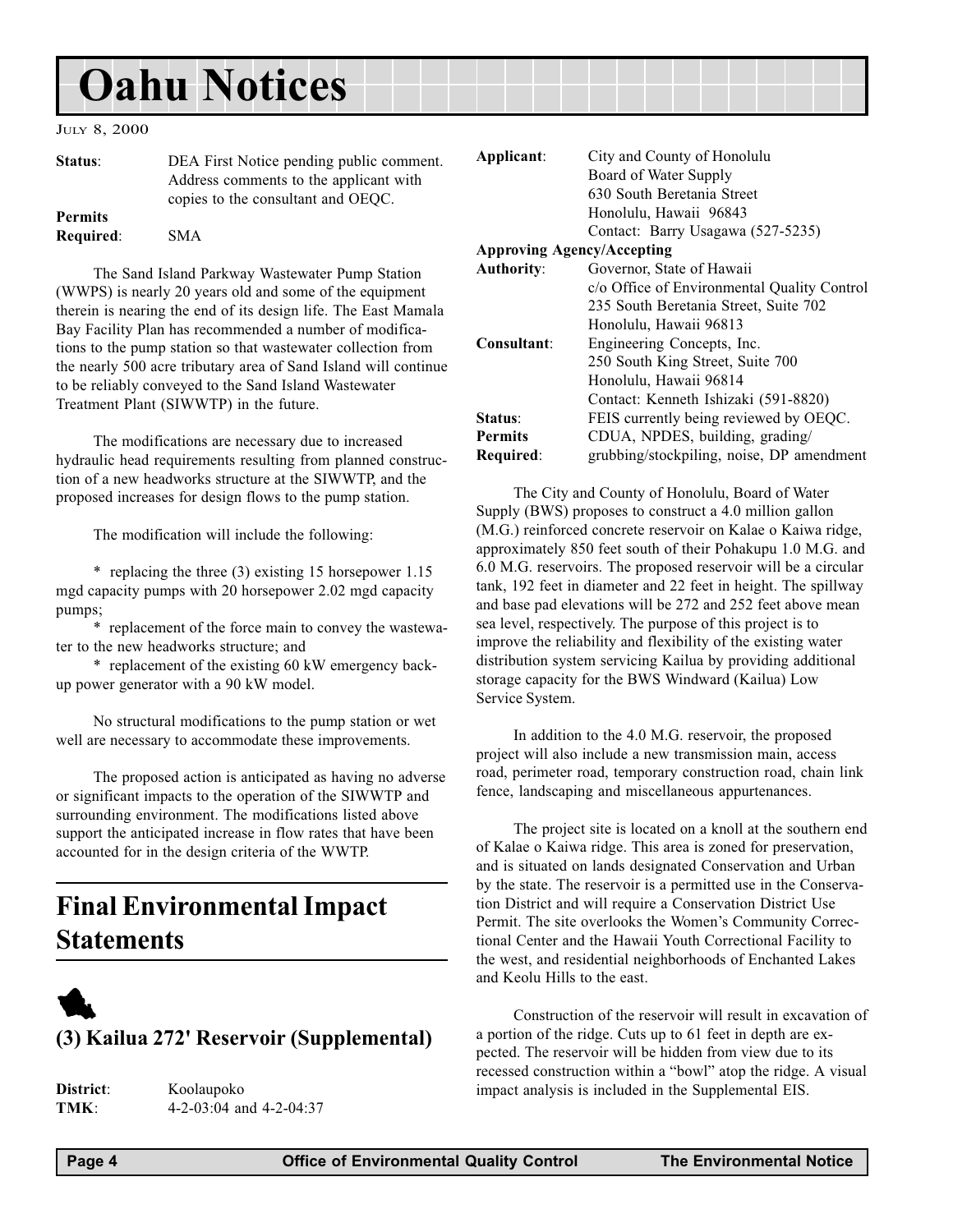<span id="page-4-0"></span>

An EIS was previously prepared for this project in 1996 for construction of the reservoir on Puu o Ehu ridge. Subsequently, the project site has been relocated from Puu o Ehu to Kalae o Kaiwa ridge. The BWS agreed to relocate the project due to visual impact concerns near the entrance of Kailua Town. Relocation of the project site illustrates the willingness of the BWS to work with' the Kailua conununity to achieve mutually acceptable, beneficial public works project. This Supplemental EIS has been prepared to discuss the impacts associated with the new project site.

The project has been funded for fiscal year 1998-1999. Construction is anticipated to begin in April 2001 and take 18 months to complete. The actual start date will be dependent on obtaining required permits and approvals. The estimated construction cost is \$13.2 million, to be funded by BWS water system facility charges and other revenues. The project will not result in an increase in water rates.



### (4) Nanakuli 242 Reservoir

| Waianae                                     |
|---------------------------------------------|
| 8-9-8:3; 8-9-4:111; 8-9-5:111; 8-9-10:111,  |
| 14; 8-9-11:111                              |
| City and County of Honolulu                 |
| Board of Water Supply                       |
| 630 South Beretania Street                  |
| Honolulu, Hawaii 96843                      |
| Contact: Barry Usagawa (527-5235)           |
| <b>Approving Agency/Accepting</b>           |
| Governor, State of Hawaii                   |
| c/o Office of Environmental Quality Control |
| 235 South Beretania Street, Suite 702       |
| Honolulu, Hawaii 96813                      |
| Shimabukuro, Endo & Yoshizaki, Inc.         |
| 1126 12th Avenue, Room 309                  |
| Honolulu, Hawaii 96816                      |
| Contact: Howard Endo (737-1875)             |
| FEIS currently being reviewed by OEQC.      |
| Noise, NPDES, building, dewatering,         |
| grading, effluent discharge, construction   |
|                                             |

The proposed action is to construct a 2 million gallon reservoir in Nanakuli Valley and a 20-inch transmission main from the reservoir to Farrington Highway.

The purpose of the proposed action is to alleviate the existing potable water storage deficit in the Nanakuli low service area. Additional storage will improve water system JULY 8, 2000

performance and reliability in meeting domestic and fire protection needs as well as provide greater flexibility in emergency situations.

The proposed reservoir is located mauka of the residential subdivision. The circular reinforced concrete reservoir will have a diameter of approximately 107 feet and height of approximately 32 feet. The project site is approximately 1.5 acres. The 20-foot wide access road is 110 feet long from the project site to Maiaiholena Place. The proposed action will require acquisition of land from the Department of Hawaiian Home Lands.

Reservoir and transmission main construction is expected to begin in the year 2003 and last one year. The estimated cost for construction and land acquisition is \$11,380,000.

Major short term impacts from construction include dust, noise, exhaust emissions, and traffic impacts. Construction will be governed by federal, state, and county laws to minimize the adverse impacts.

Impacts to historic/archaeological sites, cultural sites, sensitive habitats, endangered flora and fauna are probably not present due to ranch use on the site.

The reservoir will probably be visible only to people living along Maiaiholena Place. Masking techniques, such as color blending and landscaping, will be used to minimize the visual impact.

## National Environmental Policy Act (NEPA)



(5) Work Plan for Test Burns at Makua Military Reservation (MMR) Oahu, Pohakuloa Training Area (PTA) Hawaii, and Schofield Barracks (SB) Oahu

| District:  | Waianae (MMR), Hamakua (PTA),             |
|------------|-------------------------------------------|
|            | Wahiawa (SB)                              |
| Applicant: | 25th Infantry Division (Light) and        |
|            | U.S. Army, Hawaii                         |
|            | Schofield Barracks, Hawaii 96857-5013     |
|            | Contact: Peter Yuh, Jr. (656-2878 x 1051) |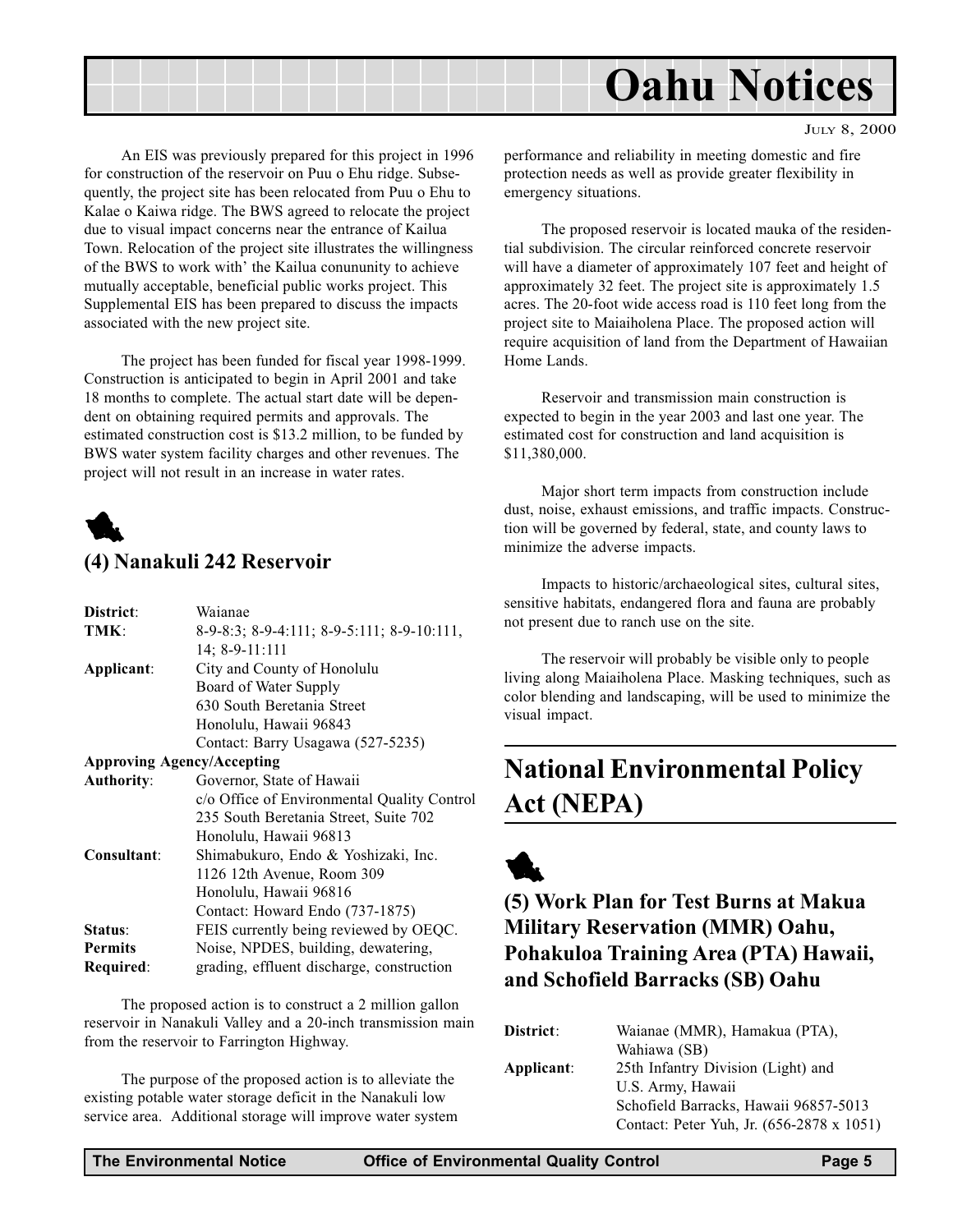## <span id="page-5-0"></span>Oahu Notices

JULY 8, 2000

#### Public Comment

Deadline: August 7, 2000

The proposed action calls for a series of small test burns totaling less than three acres at each installation. The purpose of the burns is to validate fire behavior models that have been designed to provide the Army with improved fire prediction and fire danger rating capabilities. At each installation the project will require burning 10 to 20 small (20m x 30m) plots and taking measurements during the fires. Fire suppression resources will be available on-site during activities to insure fires are contained within the test burn area.

Preparation and burning of the test plots will result in short term impairment of air quality, trampling and burning of a small area of vegetation, some soil charring, displacement of non-native wildlife, and small amounts of noise. Air quality and noise will return to normal immediately following cessation of the tests. Vegetation and wildlife habitat will return to normal within several months.

There are no significant long-term adverse effects to geology and minerals, above and below ground water resources, climate, topography, wetlands, threatened and endangered species, cultural, archaeological, or historic resources, socioeconomic resources, or environmental justice.

The comment deadline for this Environmental Assessment and Finding of No Significant Impact is August 7, 2000. Please send comments to: Peter Yuh, Jr., NEPA Program Manager, Department of Public Works, U.S. Army Garrison Hawaii, Schofield Barracks, HI 96857-5013.

## Previously Published Projects Pending Public Comments

### Final Environmental Impact Statements

|                   | Kailua-Kaneohe-Kahaluu Facilities Plan    |
|-------------------|-------------------------------------------|
| Applicant:        | City and County of Honolulu               |
|                   | Department of Design & Construction       |
|                   | 650 South King Street                     |
|                   | Honolulu, Hawaii 96813                    |
|                   | Contact: Carl Arakaki (523-4671)          |
|                   | and                                       |
|                   | Department of Environmental Services      |
|                   | 650 South King Street                     |
|                   | Honolulu, Hawaii 96813                    |
|                   | Contact: Kenneth Sprague (527-6663)       |
|                   | <b>Approving Agency/Accepting</b>         |
| <b>Authority:</b> | City and County of Honolulu               |
|                   | Department of Planning and Permitting     |
|                   | 650 South King Street                     |
|                   | Honolulu, Hawaii 96813                    |
|                   | Contact: Randall Fujiki (523-4432)        |
| Status:           | FEIS currently being reviewed by the      |
|                   | Department of Planning & Permitting, City |
|                   | & County of Honolulu.                     |
|                   |                                           |



### SIERRA CLUB JOB OPPORTUNITY - BIG ISLAND

The SIERRA CLUB is looking to hire a part-time Conservation Program Coordinator for 6 months to help protect coastal areas in West Hawai'i. The major focus of the campaign will be: Malama Kahakai: Keep Kealakekua Wild!

Applicants should have basic knowledge of environmental issues affecting West Hawai<sup>i</sup>i, current contacts with potential coalition partners, proficient computer skills, a demonstrated ability to work with volunteers, and environmental experience in organizing campaigns, public speaking and press relations.

Please e-mail a resume and writing sample to both: mikulina@lava.net and frankel@lava.net

For more information, please contact: Jeffrey Mikulina, Director, Sierra Club, Hawai'i Chapter, tel: (808) 538-6616, fax: (808) 537-9019, web: www.hi.sierraclub.org, email: mikulina@lava.net.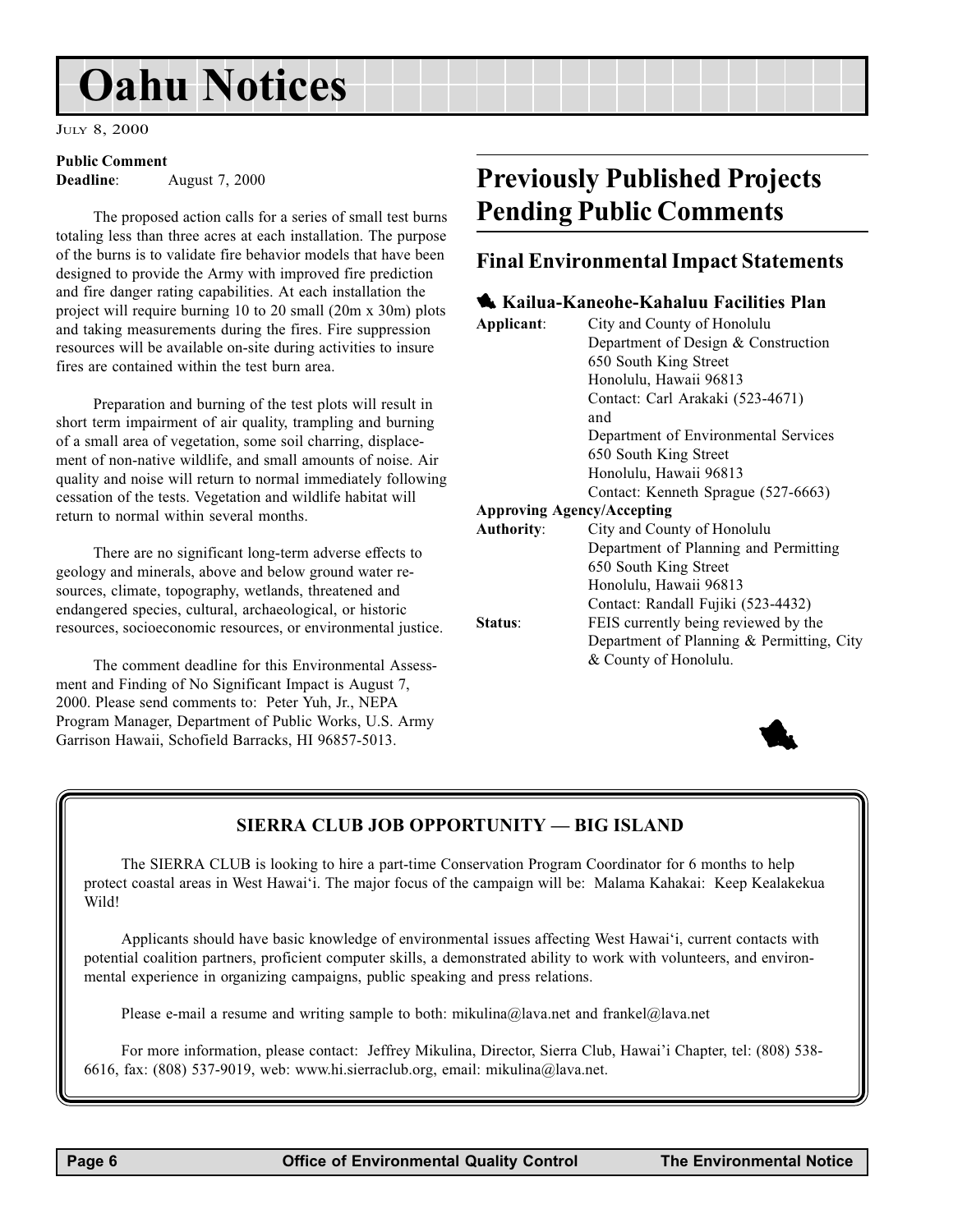## Maui Notices

JULY 8, 2000

## <span id="page-6-0"></span>Draft Environmental **Assessments**

 $\blacklozenge$ 

## (1) Hawaii Army National Guard Puunene Armory and Related Improvements

| District:             | Wailuku                                            |
|-----------------------|----------------------------------------------------|
| TMK:                  | $3 - 8 - 08$ : por. 01                             |
| Applicant:            | Department of Accounting and General Ser-<br>vices |
|                       | 1151 Punchbowl Street                              |
|                       | Honolulu, Hawaii 96813                             |
|                       | Contact: Allen Yamanoha (586-0483)                 |
|                       | <b>Approving Agency/Accepting</b>                  |
| <b>Authority:</b>     | Same as above.                                     |
| Consultant:           | Munekiyo, Arakawa & Hiraga, Inc.                   |
|                       | 305 High Street, Suite 104                         |
|                       | Wailuku, Hawaii 96793                              |
|                       | Contact: Michael Munekiyo (244-2015)               |
| <b>Public Comment</b> |                                                    |
| $\mathbf{D}$ iii      |                                                    |

| Deadline:        | August 7, 2000                                       |
|------------------|------------------------------------------------------|
| Status:          | DEA First Notice pending public comment.             |
|                  | Address comments to the applicant with               |
|                  | copies to the consultant and OEQC.                   |
| <b>Permits</b>   | Special Use permit, Maui County Condi                |
| <b>Required:</b> | tional permit, NPDES, grubbing, grading,<br>building |
|                  |                                                      |

The State Department of Accounting and General Services proposes the consolidation and relocation of an existing Hawaii Army National Guard armory and Organizational Maintenance Shop (OMS) to a new 30-acre site.

Due to the inadequacy of space, and the age and location of the existing facilities, the armory and OMS will be relocated to a portion of the former Puunene Naval Air Station. The new armory will be about 29,000 square feet and will include classrooms, offices, restrooms/showers, locker and storage rooms, and special function and physical fitness areas, as well as a kitchen, a break area, an assembly hall, a learning center, and a library/classroom. The new OMS building will be approximately 6,600 square feet and include offices, workbays, restrooms/showers, locker and storage rooms, and special function areas, as well as about 22,000

square feet for a wash platform, a lube/inspection rack, a service access apron, and military vehicle storage.

Parking spaces, a helipad, a State storage facility, and an area for a future post exchange will also be provided on the project site, as well as a 7.0 acre area for future Hawaii Air National Guard facilities.

The project site is located in the State "Agricultural" District and is designated "Project District 10" and "Agricultural" by the Kihei-Makena Community Plan and Maui County zoning, respectively.

The proposed project is estimated to cost approximately \$11.0 million; construction of the project will commence upon the receipt of all applicable regulatory permits and approvals.

## National Environmental Policy Act (NEPA)



## (2) Mokulele Highway - Puunene Avenue Roadway Widening (FONSI)

District: Wailuku

1  $/2$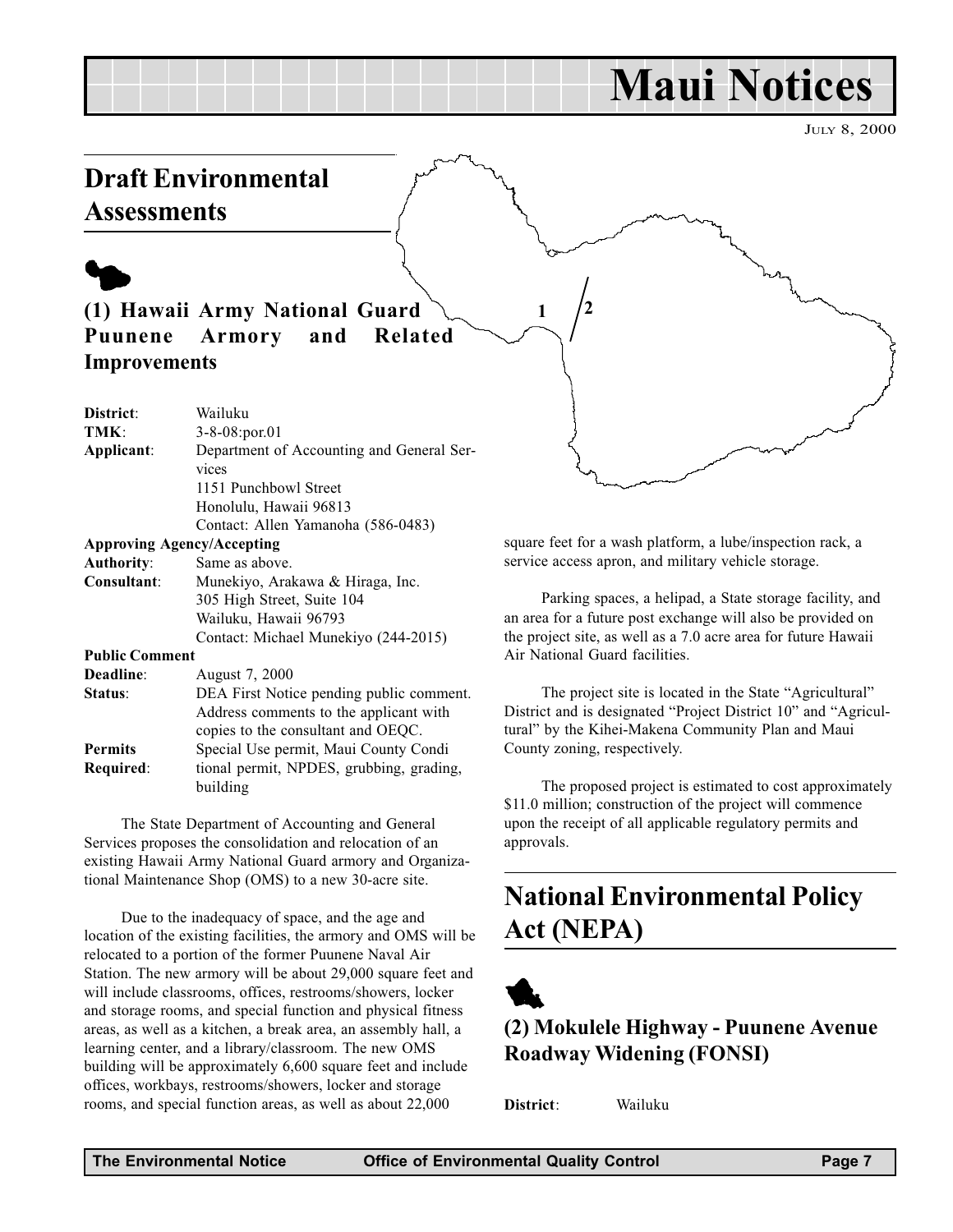## Maui Notices

#### JULY 8, 2000

| Applicant:                        | Federal Highway Administration<br>P.O. Box 50206<br>300 Ala Moana Boulevard<br>Honolulu, Hawaii 96850<br>Contact: Pat Phung (541-2700)<br>and | levels. Air quality is anticipated to improve d<br>Impacts to land owners and lessees due to the<br>of way acquisition will be mitigated through<br>guidelines set forth in Uniform Relocation A<br>Real Property Acquisition Policies Act of 197<br>by the Uniform Relocation Act of 1987) CFI |
|-----------------------------------|-----------------------------------------------------------------------------------------------------------------------------------------------|-------------------------------------------------------------------------------------------------------------------------------------------------------------------------------------------------------------------------------------------------------------------------------------------------|
|                                   | State Department of Transportation                                                                                                            | 24. Short-term construction-related impacts t                                                                                                                                                                                                                                                   |
|                                   | 869 Punchbowl Street<br>Honolulu Hawaii 96813-5097<br>Contact: Robert Siarot (873-3535)                                                       | water will be mitigated. In summary, no subs<br>impacts are anticipated as a result of the addi-<br>proposed for the Mokulele Highway - Puuner                                                                                                                                                  |
| <b>Approving Agency/Accepting</b> |                                                                                                                                               | Roadway Widening Project.                                                                                                                                                                                                                                                                       |
| <b>Authority:</b>                 | Federal Highway Administration<br>P.O. Box 50206<br>300 Ala Moana Boulevard<br>Honolulu, Hawaii 96850                                         | Copies of the NEPA Supplemental EA<br>public inspection at the following locations:                                                                                                                                                                                                             |
|                                   | Contact: Pat Phung (541-2700)                                                                                                                 | U.S. Department of Transportation                                                                                                                                                                                                                                                               |
| Consultant:                       | Chris Hart & Partners                                                                                                                         | Federal Highway Administration                                                                                                                                                                                                                                                                  |
|                                   | 1955 Main Street, Suite 200                                                                                                                   | Hawaii Division                                                                                                                                                                                                                                                                                 |
|                                   | Wailuku HI 96793                                                                                                                              | 300 Ala Moana Boulevard                                                                                                                                                                                                                                                                         |
|                                   | Contact: Rory Frampton (242-1955)                                                                                                             | Honolulu, Oahu, Hawaii                                                                                                                                                                                                                                                                          |
| <b>Permits</b>                    |                                                                                                                                               |                                                                                                                                                                                                                                                                                                 |
| Required:                         | SMA, NPDES                                                                                                                                    | State of Hawaii                                                                                                                                                                                                                                                                                 |
|                                   |                                                                                                                                               | Department of Transportation                                                                                                                                                                                                                                                                    |

The Mokulele Highway/Puunene Avenue Roadway Widening Project consists of establishing a four-lane divided arterial between Piilani Highway and Puunene Avenue. The Project was reviewed by State and Federal agencies and was issued a FONSI by the State Department of Transportation (SDOT) and the Federal Highways Administration in 1997. The SDOT is proposing amendments and additions to the original plans in response to public input and further design analysis. The amendments include an adjacent bike and pedestrian path, landscape featuring native plants, and additional improvements to roadways adjacent to the original corridor.

This Supplementary Environmental Assessment (SEA) discusses the anticipated impacts of the additional improvements and also provides additional detail regarding routing, roadway improvements, and drainage infrastructure.

A summary of the anticipated impacts follows: The additional actions are anticipated to positively affect visual and recreational resources of the surrounding area. Additional roadway improvements will improve the level of service at intersections near or with Mokulele Highway. Archaeological assessments of the new right-of-way have found no cultural materials and anticipate no findings during construction. No perceptible increases in noise levels are projected at the existing receptors along the project corridor, and in most urban locations, the project will reduce noise

lue to the Project. e expanded right established ssistance and 70 (as amended R Title 49 Part to air, noise, and stantial adverse itional actions ne Avenue

are available for

Department of Transportation Highways Division Maui District 650 Palapala Drive, Kahului, Maui, Hawaii

Notice is also hereby given the State Department of Transportation (SDOT) has recently made a Finding of No Significant Impact (FONSI) on the proposed project amendments in accordance with Chapter 343, Hawaii Revised Statutes.

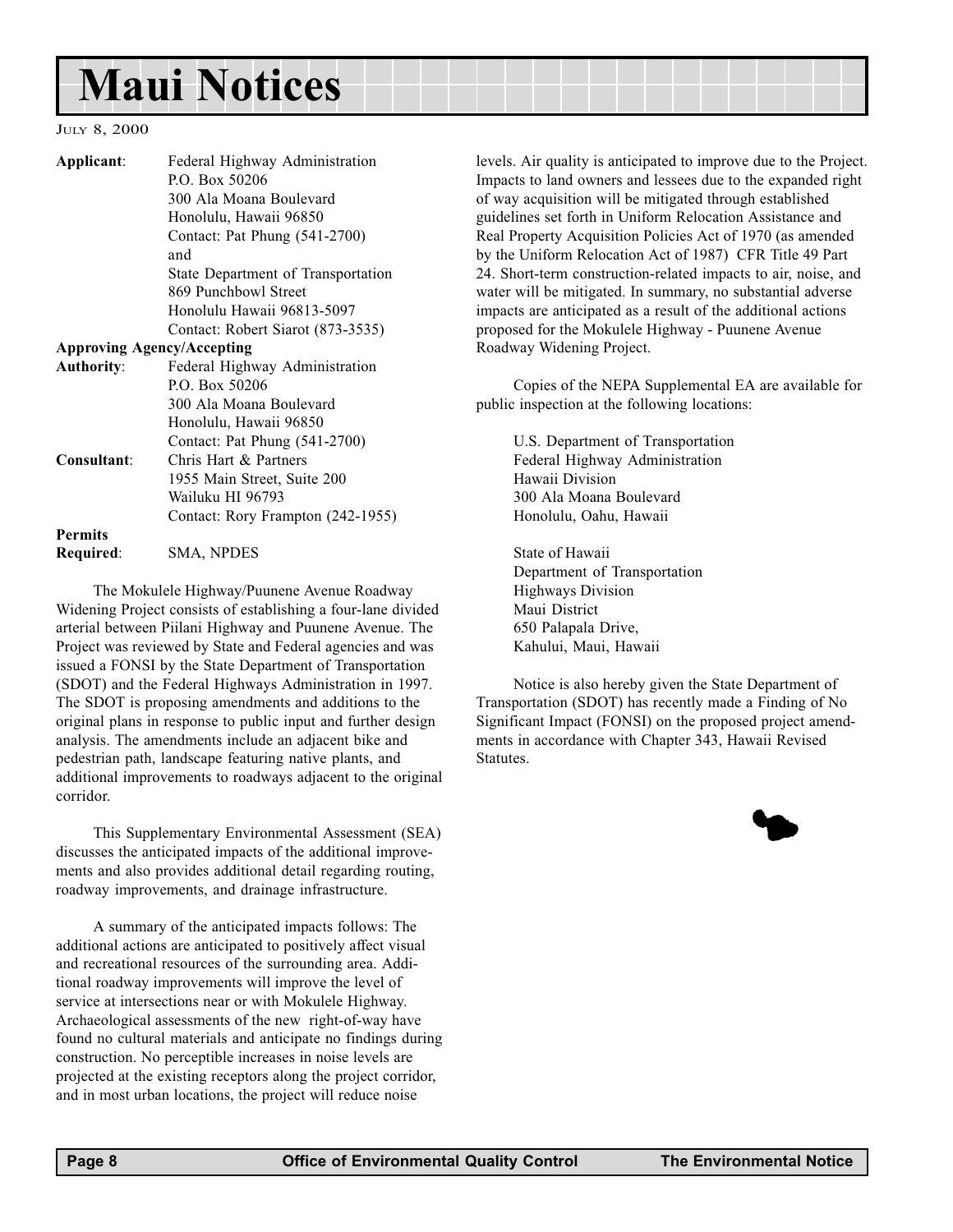## Hawaii Notices

JULY 8, 2000

## <span id="page-8-0"></span>Draft Environmental **Assessments**

## $\blacktriangleright$ (1) Hualalai Forest Stewardship Project

| District:                         | North Kona                                  |
|-----------------------------------|---------------------------------------------|
| TMK:                              | $7 - 3 - 025 - 001$                         |
| Applicant:                        | Hualalai Lodge and Farms                    |
|                                   | 1001 Bishop Street                          |
|                                   | Pacific Tower, Ste. 2600                    |
|                                   | Honolulu, Hawaii 96813                      |
|                                   | Contact: William Lucas (521-2349)           |
| <b>Approving Agency/Accepting</b> |                                             |
| <b>Authority:</b>                 | Department of Land and Natural Resources    |
|                                   | Division of Forestry and Wildlife           |
|                                   | 1151 Punchbowl Street, Room 325             |
|                                   | Honolulu, Hawaii 96813                      |
|                                   | Contact: Karl Dalla Rosa (587-4174)         |
| Consultant:                       | Courtney Murrill (981-0253)                 |
|                                   | 260 Kamehameha Avenue, Ste. 209             |
|                                   | Hilo, Hawaii 96720                          |
| <b>Public Comment</b>             |                                             |
| Deadline:                         | August 7, 2000                              |
| Status:                           | DEA First Notice pending public comment.    |
|                                   | Address comments to the applicant with      |
|                                   | copies to the approving agency or accepting |
|                                   | authority, the consultant and OEQC.         |
|                                   |                                             |

Hualalai Lodge and Farms plans to implement an approved Forest Stewardship Management Plan on its 21 acre property in the Kaloko Mauka subdivision, North Kona District, Hawaii County. The applicants primary management objectives are: 1) To establish a 10-acre Koa (Acacia koa) plantation forest on site that was previously cleared for residential use and christmas tree production; 2) To restore and maintain an existing 8.5 acre native forest area; 3) To maintain and improve project site soil productivity and prevent soil erosion; and 4) To construct trails to provide for education and recreational activities for community groups, schools and guests. The proposed koa plantation site is currently bare aside from a few remnant pine trees and nonnative weeds. The applicant plans to plant 680 koa seedlings/ acre into individually dug holes in order to minimize soil



disturbance. The area will be periodically thinned to remove unhealthy or inferior trees and the plantation will be selectively harvested at maturity, or in approximately 30 years, to provide high-value timber for local processing, craft and artisan operations. The limited and selective harvesting activities that are planned will be carried out according to currently approved DLNR-DOFAW Best Management Practices (BMPs) so as to minimize soil disturbance and any other negative environmental impacts. In addition, the applicant intends to improve the health of an adjacent ohia forest by removing non-native weed species. The applicant also plans to construct 3000 feet of 3 foot wide trails through the forest area to provide for recreational and educational opportunities for visitors and guests.

## $\blacktriangleright$ (2) Mirikitani Request for Disposition of Remnant Land for Purchase

| District:  | South Kona                    |
|------------|-------------------------------|
| TMK:       | $8 - 2 - 06:22$               |
| Applicant: | Eleanor Mirikitani (328-9630) |
|            | P.O. Box 1540                 |
|            | Kealakekua, Hawaii 96750      |

Permits

Required: None

5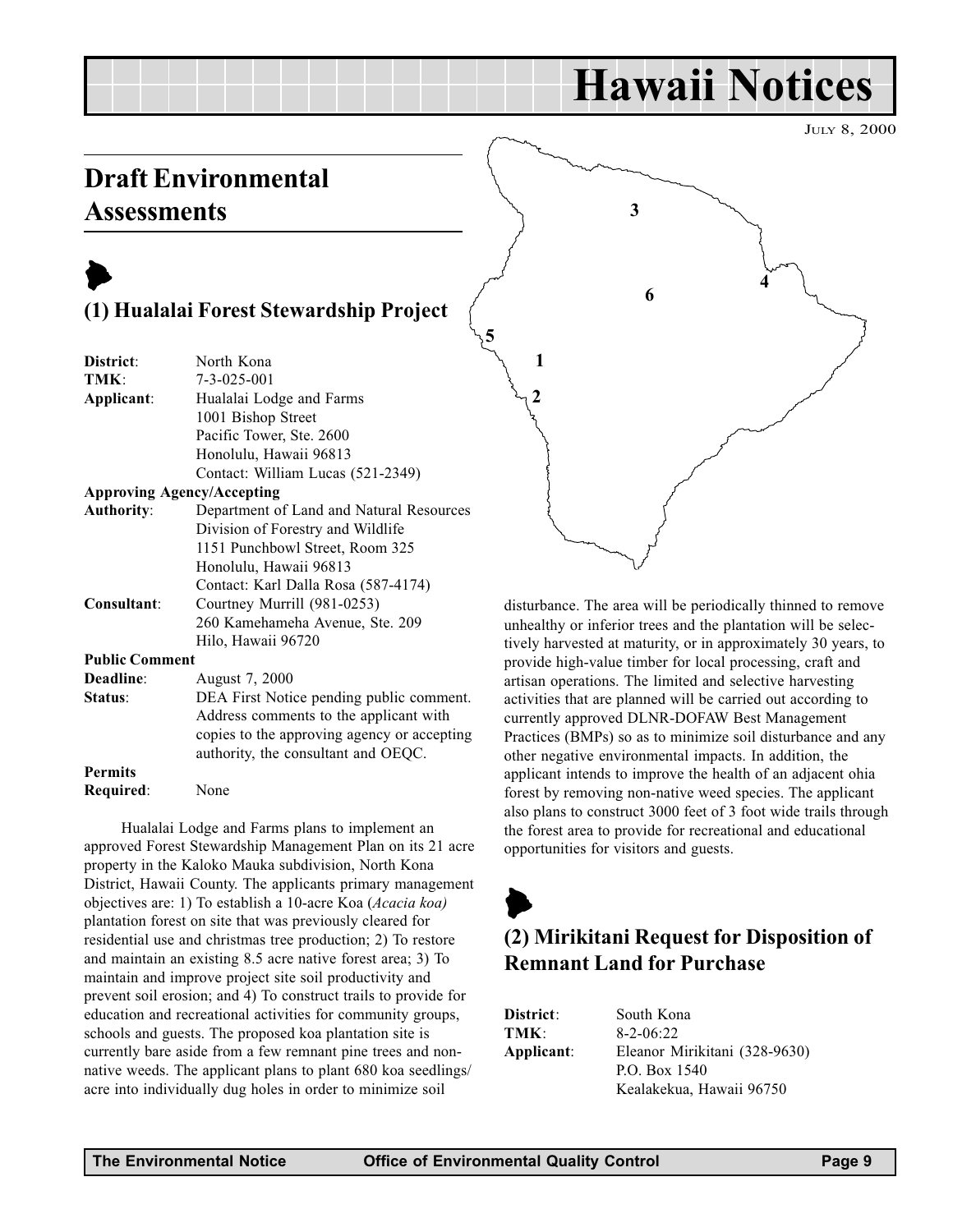## <span id="page-9-0"></span>Hawaii Notices

#### JULY 8, 2000

#### Approving Agency/Accepting

| <b>Authority:</b>     | Department of Land and Natural Resources    |
|-----------------------|---------------------------------------------|
|                       | Land Division                               |
|                       | P.O. Box 936                                |
|                       | Hilo, Hawaii 96721                          |
|                       | Contact: Harry Yada (974-6203)              |
| <b>Public Comment</b> |                                             |
| Deadline:             | August 7, 2000                              |
| Status:               | DEA First Notice pending public comment.    |
|                       | Address comments to the applicant with      |
|                       | copies to the approving agency or accepting |

Permits Required:

The applicant is requesting to purchase a remnant parcel, approximately 35 feet from the intersection of Manini Beach and Kahauloa Roads. The parcel is located in the Kahauloa House Lots subdivision and currently unoccupied and vacant of any structures.

authority and OEQC.

The applicant is proposing to construct a driveway over this parcel to access the abutting lot. The new driveway would allow the applicant to maintain the existing rock walls surrounding the property and minimize impact to the existing topography.

## Final Environmental Assessments/Findings of No Significant Impacts (FONSI)

## $\blacktriangleright$ (3) Honokaa Knolls Senior Apartments

| District:                         | Hamakua                                |
|-----------------------------------|----------------------------------------|
| TMK:                              | 4-5-10:120, 123-128                    |
| Applicant:                        | Hawaii Intergenerational Community     |
|                                   | Development Association                |
|                                   | 1154 Fort Street Mall, #300            |
|                                   | Honolulu, Hawaii 96813                 |
|                                   | Contact: Mike Klein (524-0552)         |
| <b>Approving Agency/Accepting</b> |                                        |
| <b>Authority:</b>                 | Office of Housing & Community Develop- |
|                                   | ment                                   |
|                                   | 50 Wailuku Drive                       |
|                                   | Hilo, Hawaii 96720                     |

Contact: Edwin Taira (961-8379)

| Consultant:             | Roy Takemoto (961-2082)<br>P.O. Box 10217<br>Hilo, Hawaii 96721 |
|-------------------------|-----------------------------------------------------------------|
| <b>Public Challenge</b> |                                                                 |
| Deadline:               | August 7, 2000                                                  |
| Status:                 | FEA/FONSI issued, project may proceed.                          |
| <b>Permits</b>          |                                                                 |
| Required:               | Grading, building                                               |

Hawaii Intergenerational Community Development Association (HICDA), a Hawaii nonprofit 501(c)(3) corporation, proposes to construct a 40-unit affordable rental apartment for seniors in Honokaa, Hamakua District, makai of the Hawaii Belt Highway at the intersection with Plumeria Street. The project will use State funds for construction and permanent financing. All the units will be setaside for persons over age 62 with incomes 50% or below the county median. Since the project site was formerly used for sugarcane cultivation, there are no historic sites or endangered species. The project site has adequate water commitments from the County water system to serve the project. HICDA has requested permission to hookup to the underutilized State sewerage system serving the hospital. The applicant will seek exemptions from the County zoning code available to affordable housing projects under Hawaii Revised Statutes Chapter 201G.



## (4) Liliuokalani Gardens Acquisition of State Land

| District:                         | South Hilo                               |
|-----------------------------------|------------------------------------------|
| TMK:                              | $2 - 1 - 03:17$ & 22                     |
| Applicant:                        | County of Hawaii                         |
|                                   | Office of the Mayor                      |
|                                   | 25 Aupuni Street, Room 215               |
|                                   | Hilo, Hawaii 96720                       |
|                                   | Contact: Glenn Taguchi (961-8211)        |
| <b>Approving Agency/Accepting</b> |                                          |
| <b>Authority:</b>                 | Department of Land and Natural Resources |
|                                   | 1151 Punchbowl Street                    |
|                                   | Honolulu, Hawaii 96813                   |
|                                   | Contact: Harry Yada, District Land Agent |
|                                   | $(974 - 6203)$                           |
| <b>Public Challenge</b>           |                                          |
| Deadline:                         | August 7, 2000                           |
| Status:                           | FEA/FONSI issued, project may proceed.   |
| <b>Permits</b>                    | BLNR approval, UIC, noise, SMA, county   |
| Required:                         | plan approval, ADA, Redevelopment        |
|                                   | Agency approval                          |
|                                   |                                          |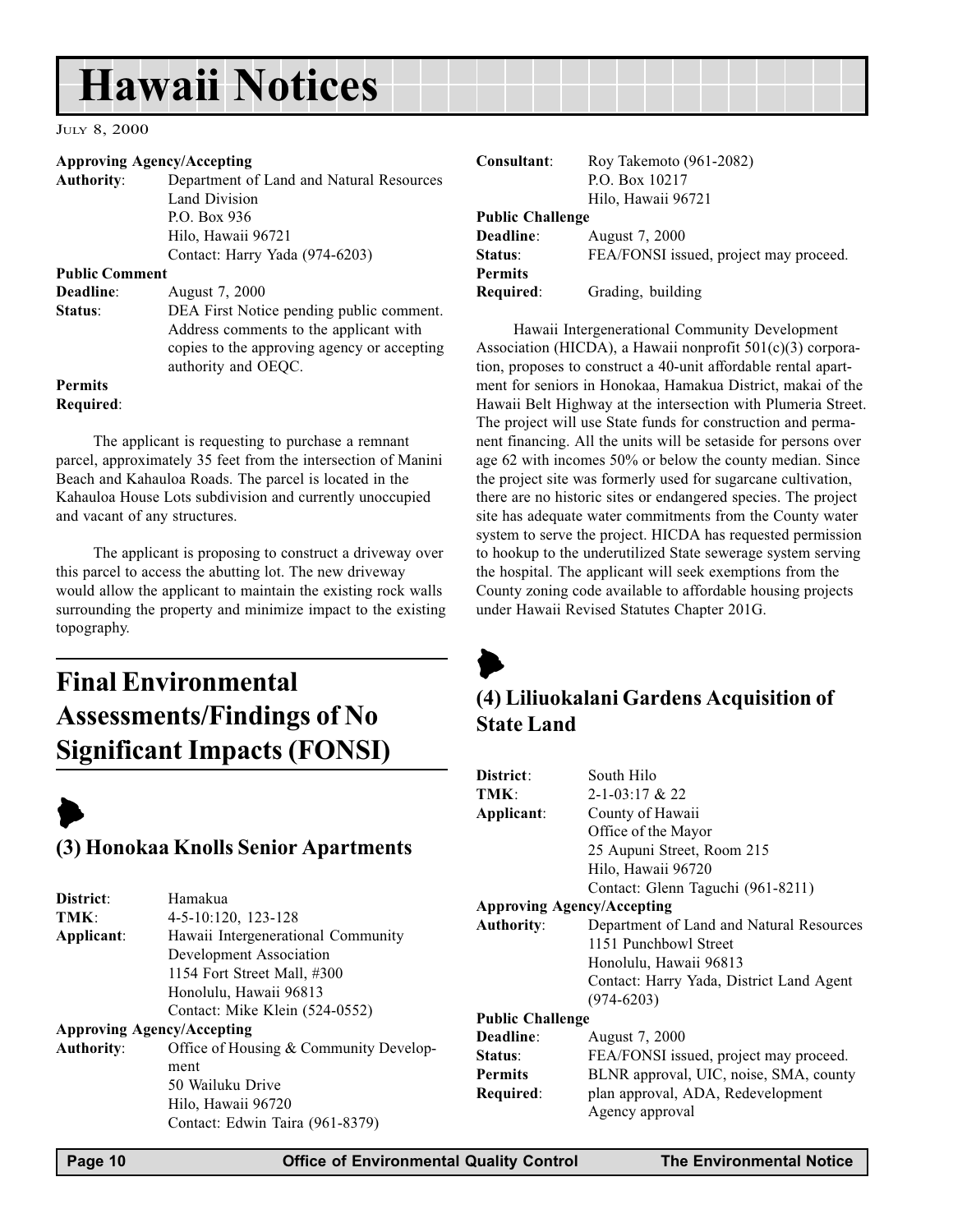<span id="page-10-0"></span>

JULY 8, 2000

The County of Hawaii has expressed an interest in acquiring by Governor's Executive Order, State land identified as Tax Map Keys:  $3<sup>rd</sup>/2-1-03:17$  and 22 for addition to the Liliuokalani Gardens for parks and recreation purposes. Parcel 17, being 21,030 square feet, more or less, was formerly used as a dry dock site. Parcel 22, being 11,718 square feet, more or less, is a roadway parcel.

The proposed development of the subject properties should entail minimal ground disturbance. Where desirable, lawn grasses and/or ground cover will be planted and shade trees may be planted or relocated thereon. The roadway parcel will continue to be used as a roadway and will be repaired as needed. Any development of the subject properties should not compromise the open space and scenic qualities of the area.

Design and construction of the proposed project shall confirm to all applicable laws, ordinances, etc., of the Federal, State and County of Hawaii governments, including the Americans with Disabilities Act.

## Environmental Impact Statement Preparation Notices



## (5) Kaloko Industrial Park, Phases III & IV

| District:             | North Kona                              |
|-----------------------|-----------------------------------------|
| TMK:                  | 7-3-51:60                               |
| Applicant:            | TSA International, Ltd.                 |
|                       | 1441 Kapiolani Boulevard, Suite 1905    |
|                       | Honolulu, Hawaii 96814                  |
|                       | Contact: Nathan Natori, Esq. (521-4586) |
|                       | <b>Approving Agency/Accepting</b>       |
| <b>Authority:</b>     | Land Use Commission                     |
|                       | 235 South Beretania Street, 4th Floor   |
|                       | Honolulu, Hawaii 96813                  |
|                       | Contact: Russell Kumabe (587-3822)      |
| Consultant:           | Wilson Okamoto & Associates, Inc.       |
|                       | 1907 South Beretania Street, Suite 400  |
|                       | Honolulu, Hawaii 96826                  |
|                       | Contact: Rodney Funakoshi (946-2277)    |
| <b>Public Comment</b> |                                         |
| <b>Deadline:</b>      | August 7, 2000                          |

| EISPN First Notice pending public com-<br>ment. Address comments to the applicant |
|-----------------------------------------------------------------------------------|
| with copies to the approving agency or                                            |
| accepting authority, the consultant and                                           |
| OEQC.                                                                             |
| LUC District Boundary Amendment;                                                  |
| NPDES; Noise; Air Quality; Chapter 6E,                                            |
| HRS; Zone Change; Grading, Grubbing $\&$                                          |
| Stockpiling; Work on Utility Lines                                                |
|                                                                                   |

TSA International, Ltd. proposes to complete the development of the existing Kaloko Industrial Park by developing a 102.3-acre parcel which comprises Phases III and IV of the light industrial park in Kaloko, North Kona, island of Hawaii. The Kaloko Industrial Park, Phases III and IV, is situated just mauka of the existing Kaloko Industrial Park and is proposed to consist of approximately 82 improved one-acre lots. Access to the petition area is from Queen Kaahumanu Highway and Hina Lani Street. The proposed development will allow for light industrial and industrialcommercial mixed uses within a fee-simple subdivision. The site would be mass graded with all necessary infrastructure provided, including roadways, water, drainage, electrical, and communications systems.

The following studies will be conducted for the Draft EIS to determine the potential impacts which may result from the proposed project and identify appropriate mitigation measures: archaeological inventory survey; botanical survey; faunal survey; cultural impact assessment; traffic impact assessment; and ground-water assessment on marine and pond environments.

## National Environmental Policy Act (NEPA)

 $\blacktriangleright$ (6) Work Plan for Test Burns at Makua Military Reservation (MMR) Oahu, Pohakuloa Training Area (PTA) Hawaii, and Schofield Barracks (SB) Oahu

For more information, see Oahu Notices.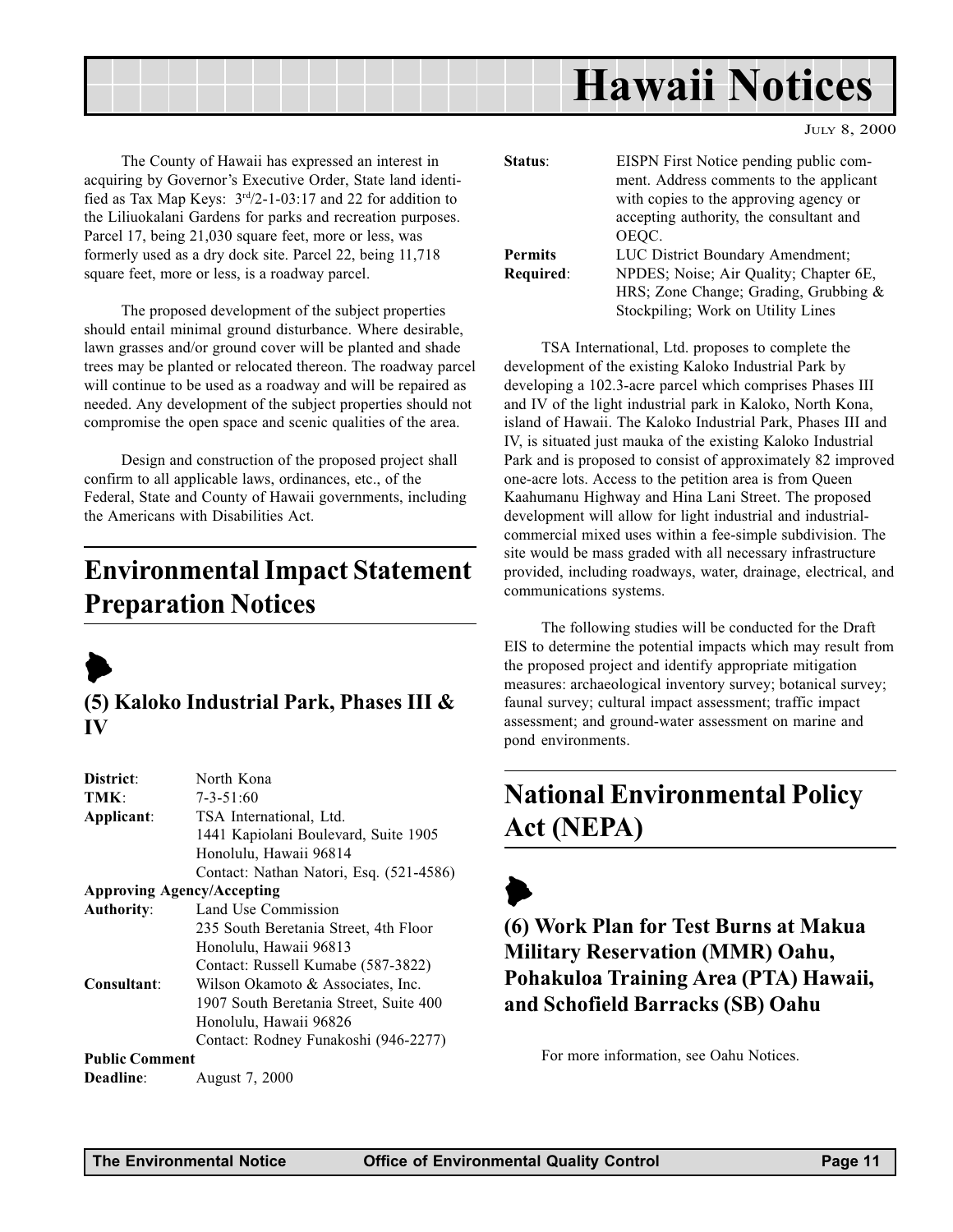## <span id="page-11-0"></span>Hawaii Notices

JULY 8, 2000

## Previously Published Projects

### Draft Environmental Assessments

#### 6 Aupuni Street Closure & Civic Center **Improvements**

| ****p************     |                                      |
|-----------------------|--------------------------------------|
| Applicant:            | County of Hawaii                     |
|                       | Department of Public Works           |
|                       | 25 Aupuni Street                     |
|                       | Hilo, Hawaii 96720                   |
|                       | Contact: Stanley Takemura (961-8331) |
|                       | <b>Approving Agency/Accepting</b>    |
|                       | <b>Authority:</b> Same as above.     |
| <b>Public Comment</b> |                                      |
| Deadline:             | July 24, 2000                        |
|                       |                                      |

## Draft Environmental Impact Statements

### 6 University of Hawaii Center at West Hawaii

Applicant: University of Hawaii Facilities Planning Office for Community Colleges 4303 Diamond Head Road Manele Bldg., Room 103 Honolulu, Hawaii 96816 Contact: Maynard Young (734-9771) Approving Agency/Accepting Authority: Governor, State of Hawaii c/o Office of Environmental Quality Control 235 South Beretania Street, Suite 702

#### Honolulu, Hawaii 96813 Public Comment

Deadline: July 24, 2000



## Molokai Notices

## Draft Environmental

## **Assessments**

## **24**

## (1) Chu Family Residence and Related Improvements

Status: DEA First Notice pending public comment. Address comments to the applicant with copies to the approving agency or accepting authority and OEQC.

1

| District:         | Molokai                                  |
|-------------------|------------------------------------------|
| TMK:              | $5 - 7 - 03:68$                          |
| Applicant:        | Arthur K. Goo Revocable Trust            |
|                   | c/o Maile Chu Goo, Trustee (377-5659)    |
|                   | 5846-B Kalanianaole Highway              |
|                   | Honolulu, Hawaii 96821                   |
|                   | <b>Approving Agency/Accepting</b>        |
| <b>Authority:</b> | Department of Land and Natural Resources |
|                   | P.O. Box 621                             |
|                   | Honolulu, Hawaii 96809                   |
|                   | Contact: Lauren Tanaka (587-0385)        |

Public Comment

Deadline: August 7, 2000

Permits Required: CDUA

The proposed Chu family residence will have three separate structures with a total floor area of approximately 3100 square feet (sf). Its design is of Hawaiian type post and pier with 2" by 4" framing and will have 1100 sf of interior living space and 1000 sf of decking. A garage of 500 sf will also include a toilet and an outdoor shower and the gazebo structure will have a floor area of 500 sf. A round post and wire fence will enclose the shoreline property along the highway and on the east and west boundaries, but the beach side of the property will be left open.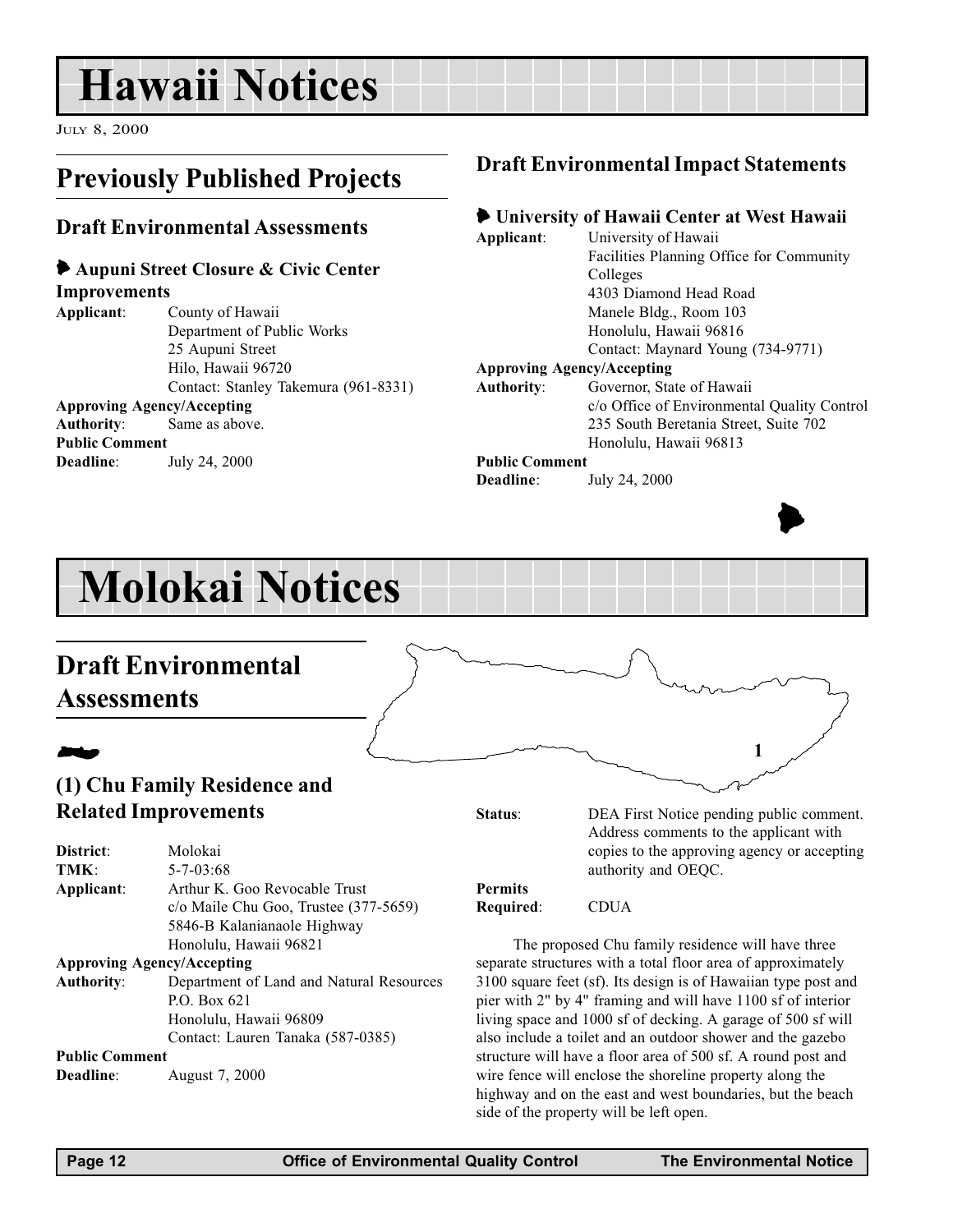## Kauai Notices

JULY 8, 2000

## <span id="page-12-0"></span>Draft Environmental **Assessments**

## $\bullet$

## (1) Bothman Single Family Dwelling

| District:             | Hanalei                                     |
|-----------------------|---------------------------------------------|
| TMK:                  | $5 - 3 - 03:14$                             |
| Applicant:            | Robert Bothman                              |
|                       | 650 Quinn Avenue                            |
|                       | San Jose, CA 95112-2604                     |
|                       | Contact: Ronald Wagner/Ben Welborn          |
|                       | $(826 - 7521)$                              |
|                       | <b>Approving Agency/Accepting</b>           |
| <b>Authority:</b>     | Department of Land and Natural Resources    |
|                       | P.O. Box 621                                |
|                       | Honolulu, Hawaii 96809                      |
|                       | Contact: Lauren Tanaka (587-0385)           |
| Consultant:           | Wagner Engineering Services                 |
|                       | Box 851                                     |
|                       | Hanalei, Hawaii 96714                       |
|                       | Contact: Ronald Wagner/Ben Welborn          |
|                       | $(826 - 7521)$                              |
| <b>Public Comment</b> |                                             |
| Deadline:             | August 7, 2000                              |
| Status:               | DEA First Notice pending public comment.    |
|                       | Address comments to the applicant with      |
|                       | copies to the approving agency or accepting |
|                       | authority, the consultant and OEQC.         |
| <b>Permits</b>        |                                             |

Required: CDUA building, possible SMA

Robert Bothman proposes to construct a Single Family Residence on a 0.23 acre parcel of land located near Kalihiwai Beach on the island of Kauai, Hawaii. The proposed dwelling has approximately 2,200 square feet of interior living space and exterior lanai areas, in excess of 4 feet in width, account for an additional 920 square feet. The cumulative square footage of the development area is therefore 3,120 square feet.

The architecture of the building will be of contemporary Polynesian "Plantation-Style" intended to be compatible with the surrounding environment and existing residential development on nearby parcels.



## $\bullet$ (2) Waimea Wastewater Treatment Plant Backup Injection Well

| District:                         | Waimea                                   |  |  |  |
|-----------------------------------|------------------------------------------|--|--|--|
| TMK:                              | $1 - 2 - 06:37$                          |  |  |  |
| Applicant:                        | County of Kauai                          |  |  |  |
|                                   | Department of Public Works               |  |  |  |
|                                   | 4444 Rice Street, Suite 500              |  |  |  |
|                                   | Lihue, Hawaii 96766                      |  |  |  |
|                                   | Contact: Harry Funamura (241-6610)       |  |  |  |
| <b>Approving Agency/Accepting</b> |                                          |  |  |  |
| <b>Authority:</b>                 | Same as above.                           |  |  |  |
| Consultant:                       | Austin Tsutsumi & Associates, Inc.       |  |  |  |
|                                   | 501 Sumner Street, Suite 521             |  |  |  |
|                                   | Honolulu, Hawaii 96817                   |  |  |  |
|                                   | Contact: Ivan Nakatsuka (533-3646)       |  |  |  |
| <b>Public Comment</b>             |                                          |  |  |  |
| Deadline:                         | August 7, 2000                           |  |  |  |
| Status:                           | DEA First Notice pending public comment. |  |  |  |
|                                   | Address comments to the applicant with   |  |  |  |
|                                   | copies to the consultant and OEQC.       |  |  |  |
| <b>Permits</b>                    |                                          |  |  |  |
| Required:                         | UІC                                      |  |  |  |
|                                   |                                          |  |  |  |

The proposed action is to construct one effluent injection well at the site of Kauai County's Wastewater Pump Station (WWPS) 'A'. The well will only be used for disposal of treated effluent from the Waimea Wastewater Treatment Plant (WWTP) on a backup basis. Presently, the primary method of effluent disposal is discharge into Kikiaola Land Company Ltd's existing reservoir, where the effluent is mixed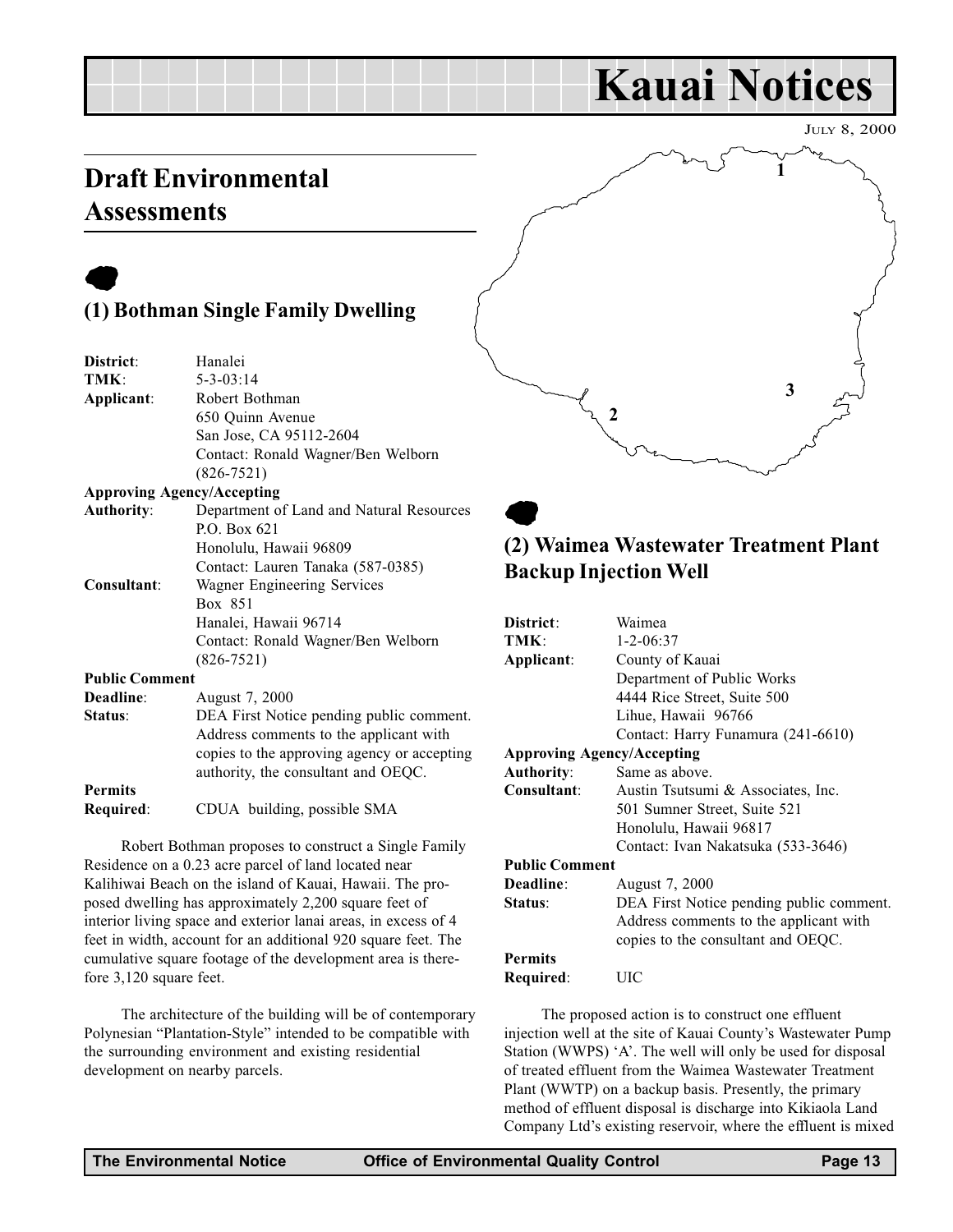## <span id="page-13-0"></span>Kauai Notices

#### JULY 8, 2000

with storm water and stored prior to use as irrigation water. The injection well will only be used when Kikiaola is unable to accept disposal of the treated effluent in their reservoir, e.g., due to rainy weather.

Two alternatives for the injection well are being considered. The first alternative (Alternative A) would involve drilling a shallow well (less than 400 feet deep) in the caprock, for effluent injection above the Napali basalt aquifer. The caprock will be tested during well drilling to determine if there is a shallow formation that can successfully receive the effluent. If testing determines that there are no shallow layers of material adequate for effluent injection, then the second alternative (Alternative B) would involve drilling the well  $600\pm$  feet into the basalt aquifer for effluent injection.

The backup well will have a proposed maximum discharge capacity of 1,000,000 gallons per day (gpd). This discharge rate would accommodate diurnal and seasonal variations in flow of relatively short duration. The proposed average discharge capacity will be 300,000 gpd, which is the same as the average capacity of the WWTP.

A proposed 12-inch pipe along the existing dirt road between the WWTP and WWPS 'A' will convey disinfected secondary effluent from the WWTP to the backup injection well. This pipe will be buried at least three feet below grade.

If the injection well is drilled into the basalt aquifer (Alternative B), then a monitoring well will be constructed in the northeast corner of the WWTP. This well would be used to monitor any upgradient migration of the effluent plume. If a shallow injection well is drilled (Alternative A), then a monitoring well will not be necessary.

## Final Environmental Assessments (FONSI)

## $\bullet$

## (3) Kauai Centralized District Office and Baseyard Complex

| District:  | Lihue                                                |
|------------|------------------------------------------------------|
| TMK:       | $3-3-12:24$ , $25$ , $27$ (por.); $3-3-13:12$ (por.) |
| Applicant: | Department of Transportation                         |
|            | Highways Division, Kauai District                    |
|            | 3060 Eiwa Street, Room 205                           |
|            | Lihue, Hawaii 96766                                  |
|            | Contact: Steven Kyono (274-3111)                     |

#### Approving Agency/Accepting

| <b>Authority:</b>       | Same as above.                           |
|-------------------------|------------------------------------------|
| Consultant:             | Edward K. Noda & Associates, Inc.        |
|                         | 615 Piikoi Street, Suite 300             |
|                         | Honolulu, Hawaii 96814-3139              |
|                         | Contact: Aaron Setogawa (591-8553 x 213) |
| <b>Public Challenge</b> |                                          |
| Deadline:               | August 7, 2000                           |
| Status:                 | FEA/FONSI issued, project may proceed.   |
| <b>Permits</b>          |                                          |
|                         |                                          |

Required: CUP, zoning, building, NPDES

The State Department of Transportation is constructing a district office and maintenance baseyard complex on approximately 6 acres of land in the Puhi Industrial Park subdivision. The project involves the relocation and centralization of the Highways Division, Kauai District operations currently situated in Lihue and Kapaa.

The district office and baseyard complex will consist of: administration building; visitor and employee parking; materials testing building; maintenance building; equipment/ vehicle parking; mechanic shop; service platform; vehicle wash area; fuel station; and stockpile areas for materials storage.

The total cost of the project is expected to be \$12 million.

## Previously Published Projects Pending Public Comments

### Draft Environmental Impact Statements

#### • North Pacific Acoustic Laboratory

Applicant: University of California San Diego Scripps Institution of Oceanography IGPP-0225, 9500 Gilman Drive La Jolla, California 92093 Contact: Dr. Peter Worcester (858-534- 8031)

#### Approving Agency/Accepting

Authority: Department of Land and Natural Resources P.O. Box 621 Honolulu, Hawaii 96809 Contact: Tom Eisen (587-0439)

#### Public Comment

Deadline: July 24, 2000

 $\bullet$ 

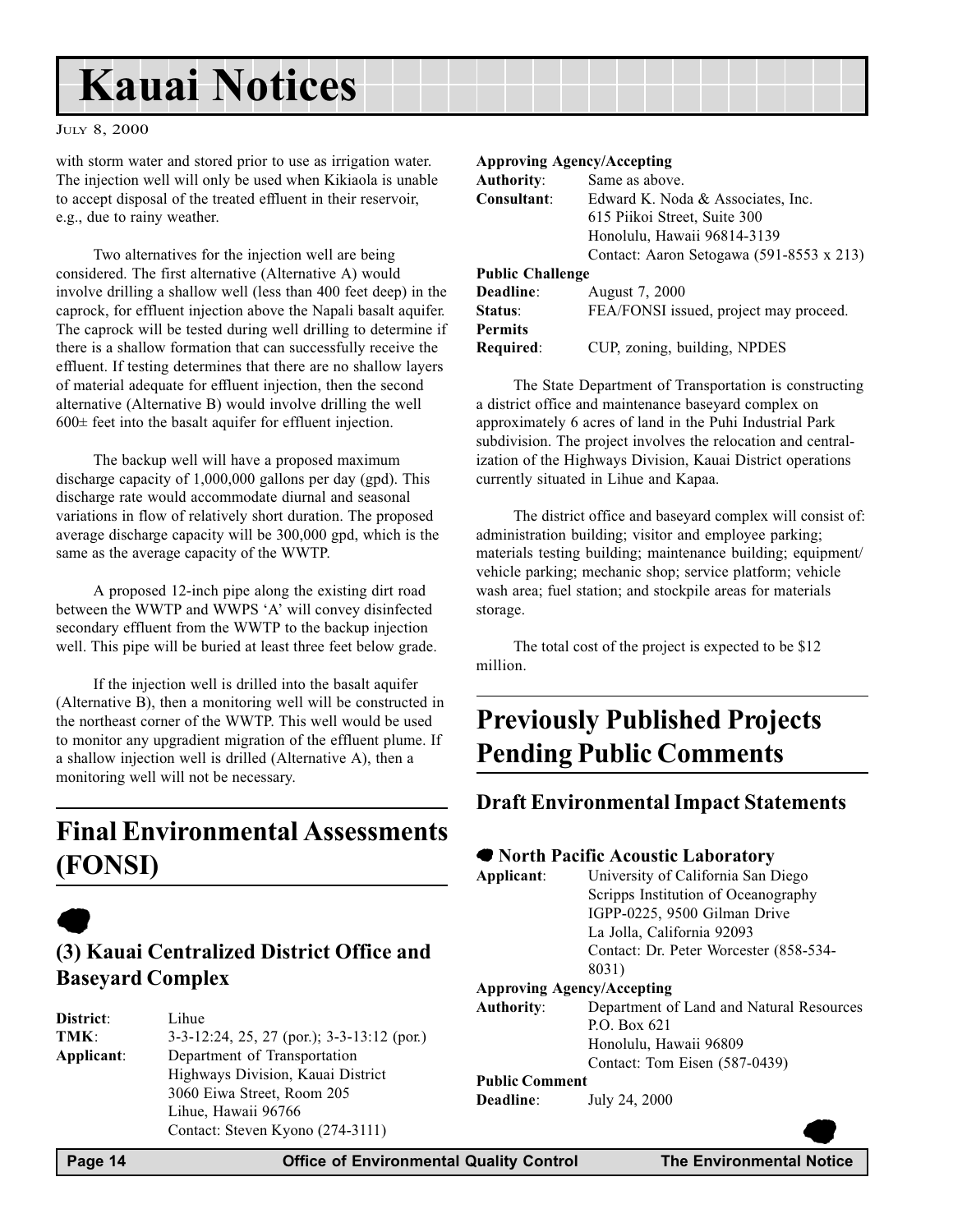## Shoreline Notices

JULY 8, 2000

## Shoreline Certification Applications

Pursuant to § 13 -222-12, HAR the following shoreline certification applications are available for inspection at the DLNR District Land Offices on Kauai, Hawaii and Maui and at Room 220, 1151 Punchbowl St., Honolulu, Oahu (Tel: 587-0414). All comments shall be submitted in writing to the State Land Surveyor, 1151 Punchbowl Street, Room 210, Honolulu, HI 96813 and postmarked no later than fifteen (15) calendar days from the date of the public notice of the application.

| Case No.      | Date<br>Received | Location                                                                                                                                                                                                                                                                        | Applicant                                                           | Tax Map Key           |
|---------------|------------------|---------------------------------------------------------------------------------------------------------------------------------------------------------------------------------------------------------------------------------------------------------------------------------|---------------------------------------------------------------------|-----------------------|
| $OA-657$      | 06/15/00         | Lot 72 of Land Court Application 1052 at<br>Makaha, Waianae, Island of Oahu, Hawaii<br>(84-849 Moua Street)<br>Purpose: Variance for Rock Wall                                                                                                                                  | <b>Technical Field Data</b><br>Services, Inc., for Calvin<br>Kamada | $8-4-05:017$          |
| HA-225        | 06/15/00         | Parcel 1 Lo1 2 Land Court Application 421<br>Map 2, and Parcel 2 a portion of R. P. 7617,<br>Land Commission Award 11176 to Lono at<br>Waipunaula, South Kona, Island of Hawaii,<br>Hawaii (Vacant)<br>Purpose: County Building Permit - New<br><b>Construction of Dwelling</b> | KKM Survey, for Ms.<br>Carol Jossy                                  | $8-2-05:030$<br>& 031 |
| HA-226        | 06/15/00         | Lot 4 of Kona Bay Estates (File Plan 1813)<br>being a portion of R. P. 7456, Land<br>Commission Award 8559-B Apana 11 to<br>William C. Lunalilo at Lanihau Nui, North<br>Kona, Island of Hawaii, Hawaii (Vacant)<br>Purpose: County Building Permit                             | Wes Thomas Associates,<br>for Fredrick and Linda<br>Tsien           | $7-5-5:020$           |
| HA-128        | 06/20/00         | Lot 5 of Keawaiki Beach lots at Kahauloa $2nd$ ,<br>being a portion of R. P. 4513, Mahele Award<br>32 to Kanele, South Kona, Island of Hawaii,<br>Hawaii (83-502 Kewaiki Road)<br>Purpose: County Building Permit                                                               | Wes Thomas Associates,<br>for Alexander Wilson                      | $8-3-05:006$          |
| <b>HA-227</b> | 06/19/00         | Portion of Grant 3019 to Kaaipulu and a<br>portion of Land Commission Award5679 to<br>Kaaha at Kapalaalaea, 2 <sup>nd</sup> (Beach Section)<br>North Kona, Island of Hawaii, Hawaii<br>(Vacant)<br>Purpose: Sale of property                                                    | Don McIntosh<br>Consulting, for Charles<br>Canby                    | $7 - 7 - 10:073$      |
| OA-362        | 06/21/00         | Lot 39-A of Land Court Consolidation 87 as<br>shown on Map 3 at Waialae, Honolulu, Island<br>of Oahu, Hawaii (Waialae Golf Course)<br>Purpose: County Building Permit -<br>Improvements                                                                                         | R. M. Towill Corporation,<br>for Bernice P. Bishop<br>Estate        | $3 - 5 - 23:001$      |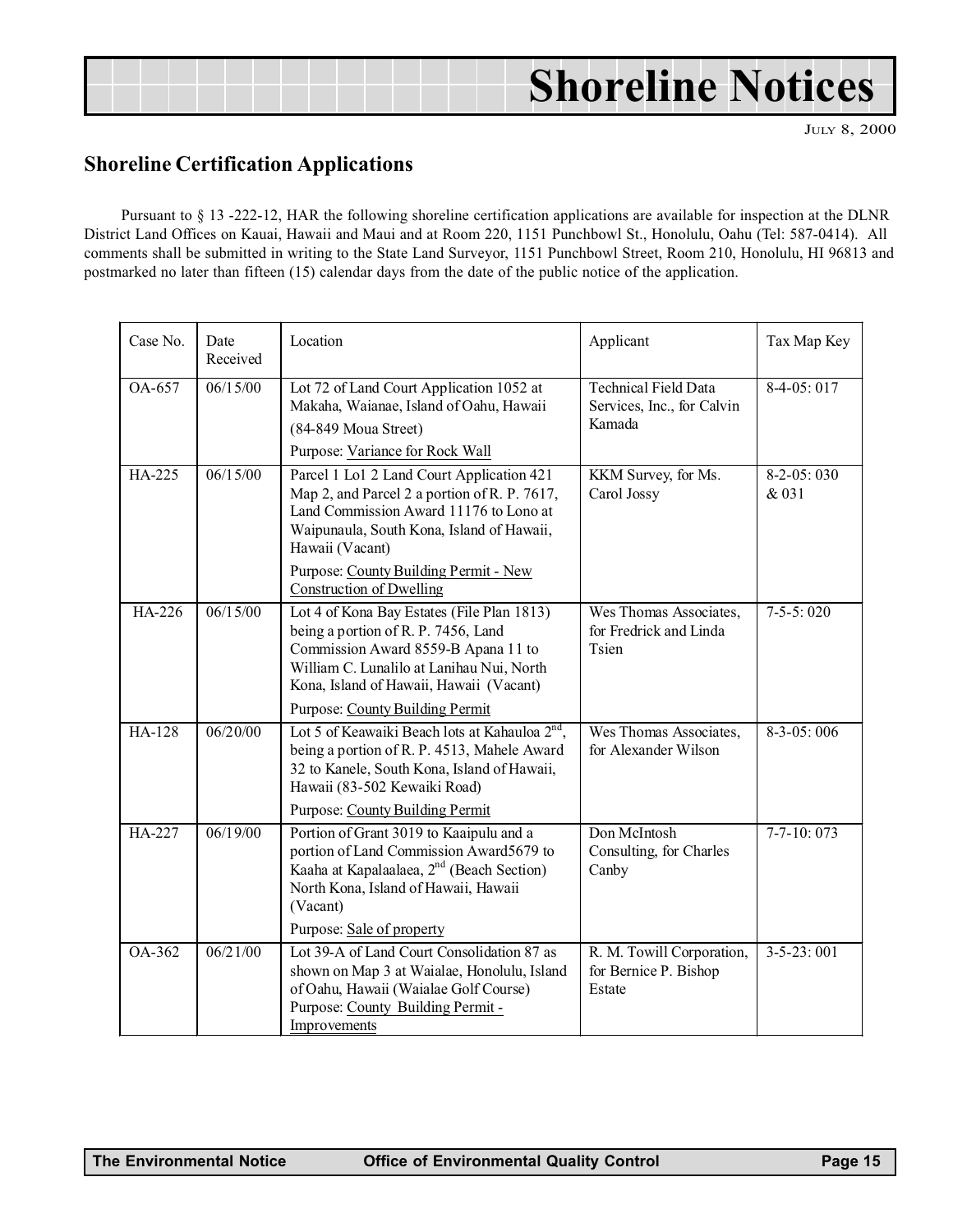## Shoreline Notices

JULY 8, 2000

## Shoreline Certification Applications (continued)

| Case No.   | Date<br>Received | Location                                                                                                                                                                           | Applicant                                                                              | Tax Map<br>Key          |
|------------|------------------|------------------------------------------------------------------------------------------------------------------------------------------------------------------------------------|----------------------------------------------------------------------------------------|-------------------------|
| OA-775     | 06/20/00         | Lot 7306 Land Court Application, Map 602 at<br>Honouliuli, Ewa, Island of Oahu, Hawaii<br>(Vacant)<br>Purpose: Planning future development of the<br>property                      | Walter P. Thompson,<br>Inc., for Estate of James<br>Campbell                           | $\overline{9-1-74:035}$ |
| MA-229     | 06/20/00         | Being a portion of Government Land oft<br>Kamaole - Kamaole, Wailuku, Maui, Hawaii<br>(Vacant Kihei Road)<br>Purpose: Environmental Restoration                                    | Kahoolawe Island<br>Reserve Commission                                                 | $3-9-04:001$            |
| OA-091     | 06/26/99         | Lot 25 of Land Court Application 1810,<br>Mokuleia, Waialua, Island of Oahu, Hawaii<br>(68-667 Hoomana Place, Waialua)<br>Purpose: After the fact approval for rock wall           | Robert K. Sing, R.L.S.<br>Surveying and Mapping,<br>for Grand View<br>Apartments, Inc. | $6 - 8 - 10$ ; 011      |
| $OA - 774$ | 06/20/00         | Lots 13 and 14, Section C Kawailoa Beach<br>Lots at Kawailoa, Waialua, Island of Oahu,<br>Hawaii (61-445 Kamehameha Highway)<br>Purpose: Subdivision approval                      | Walter P. Thompson,<br>Inc., for Mr. and Mrs.<br>William Paty                          |                         |
| $MA-230$   | 06/20/00         | Lot 462 of Land Court Application 1804 Map<br>57 Honuaula, Makawao, Island of Maui,<br>Hawaii (Vacant- Wailea Alanui Drive)<br>Purpose: Planning for future use of the<br>property | Warren S. Unemori<br>Engineering, Inc., for<br>Lokahi Ventures LLC                     | $2 - 1 - 08:091$        |

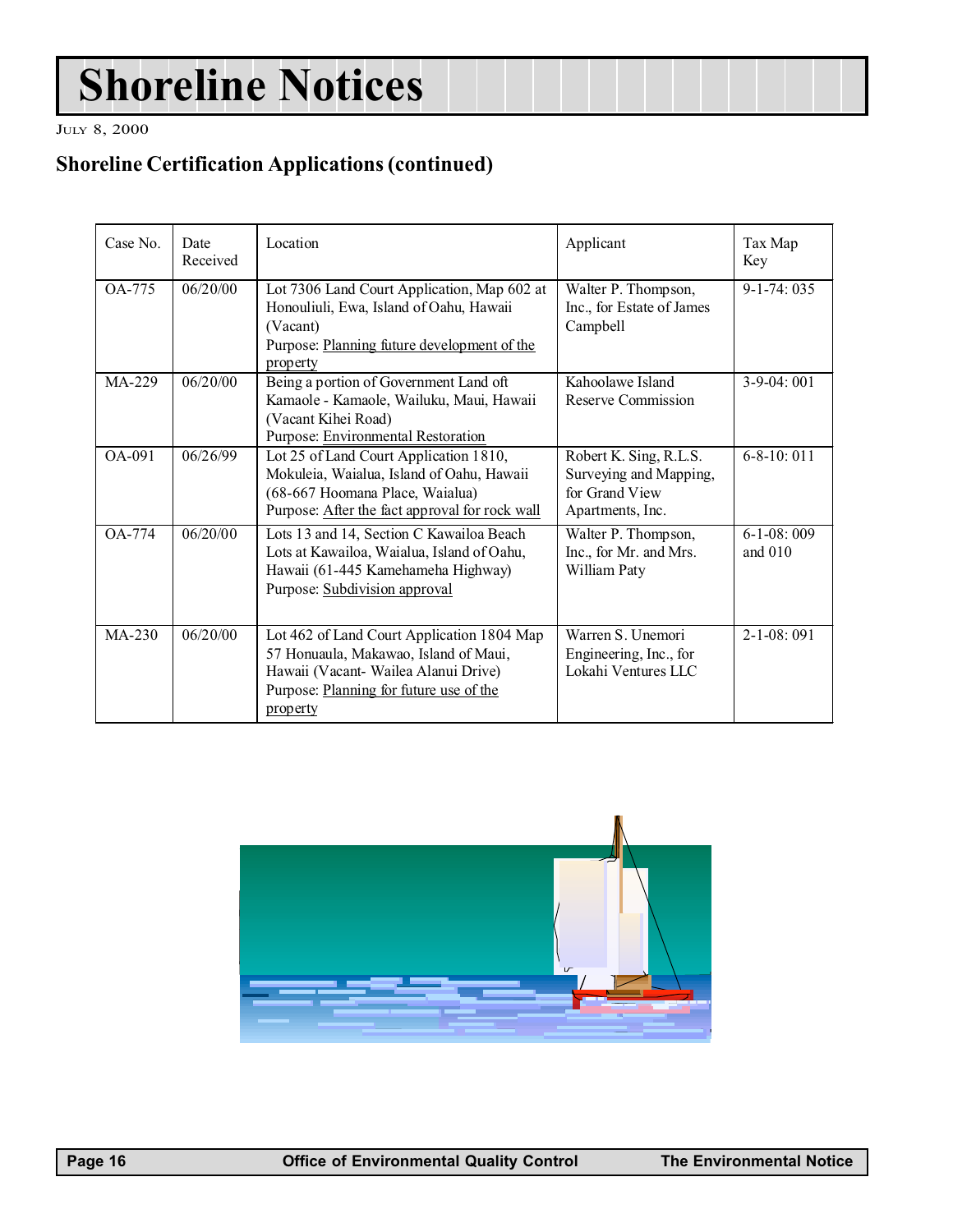## Shoreline Notices

JULY 8, 2000

## <span id="page-16-0"></span>Shoreline Certifications and Rejections

Pursuant to §13-222-26, HAR the following shorelines have been certified or rejected by the DLNR. A person may appeal a certification or rejection to the BLNR, 1151 Punchbowl Street, Room 220, Honolulu, HI 96813, by requesting in writing a contested case hearing no later than twenty (20) calendar days from the date of public notice of certification or rejection.

| Case No.      | Cert/Rej<br>Date               | Location                                                                                                                                                                                                                 | Applicant                                                                                      | Tax Map<br>Key         |
|---------------|--------------------------------|--------------------------------------------------------------------------------------------------------------------------------------------------------------------------------------------------------------------------|------------------------------------------------------------------------------------------------|------------------------|
| $HA-223$      | Certification<br>June 7, 2000  | Being portion of R. P. 7679, Mahele Award 5 and<br>38 to Koopua and Kamakahonu at Kaiholena 1<br>and 2 North Kohala, Island of Hawaii (Vacant)<br>Purpose: County Building Permit                                        | R. M. Towill<br>Corporation, for<br>Pahaku Kea LLC                                             | $5 - 8 - 1$ : 011      |
| HA-224        | Certification<br>June 20, 2000 | Lot 2-17 inclusive of "49 Black Sand Beach" at<br>Anaehoomalu, South Kohala, Island of Hawaii,<br>Hawaii (Honokaope Place)<br>Purpose: Determine current location of shoreline                                           | R. M. Towill<br>$6 - 8 - 33:2$<br>18 incl<br>Corporation, for<br>Sea Cliff<br>Development, LLC |                        |
| $MA-224$      | Certification<br>June 20, 2000 | Lot 55 of Makena Beach Lots, being a portion of<br>Land Commission Award 11216, Apana 21 to<br>Kekauonohi (Makai of Keoneolo-Makena Road)<br>Purpose: To determine setback                                               | Austin, Tsutsumi &<br>Associates, Inc., for<br>Palavea Bay<br>Partners                         | $2 - 1 - 11:013$       |
| MA-202        | Certification<br>May 11, 2000  | Olowalu Makai-Komohana Subdivision, Olowalu<br>Makai-Hikina Subdivision at Olowalu, Lahaina,<br>Maui, Hawaii (Makai of Honoapiilani Highway<br>and East of Olowalu Stream)<br>Purpose: Re-certification of the shoreline | Tanaka Engineering<br>Services, Inc., for<br>Olowalu Elua<br>Associates                        | 4-8-03: por.<br>05     |
| MA-226        | Certification<br>June 20, 2000 | Being lot 86 (Map 23) of Land Court Application<br>1804 at Honuaula, Maui, Hawaii (3700 Wailea<br>Alanui Drive, Wailea)<br>Purpose: County Building Permit - Renovations<br>and Landscaping                              | ControlPoint<br>Surveying, Inc., for<br>OWBR, LLC                                              | $2 - 1 - 008$ :<br>061 |
| <b>OA-770</b> | Certification<br>June 20, 2000 | Lot 1149 of Land Court Application 677 (Map<br>26) at Kailua, Koolaupoko, Oahu, Hawaii (48<br>South Kalaheo Avenue, Makai of Keoneolo-<br>Makena Road)<br>Purpose: County Building Permit - New<br>Residence             | ParEn, Inc. dba<br>park engineering,<br>for Lukens Family<br>Trust                             | $4 - 3 - 013$ :<br>006 |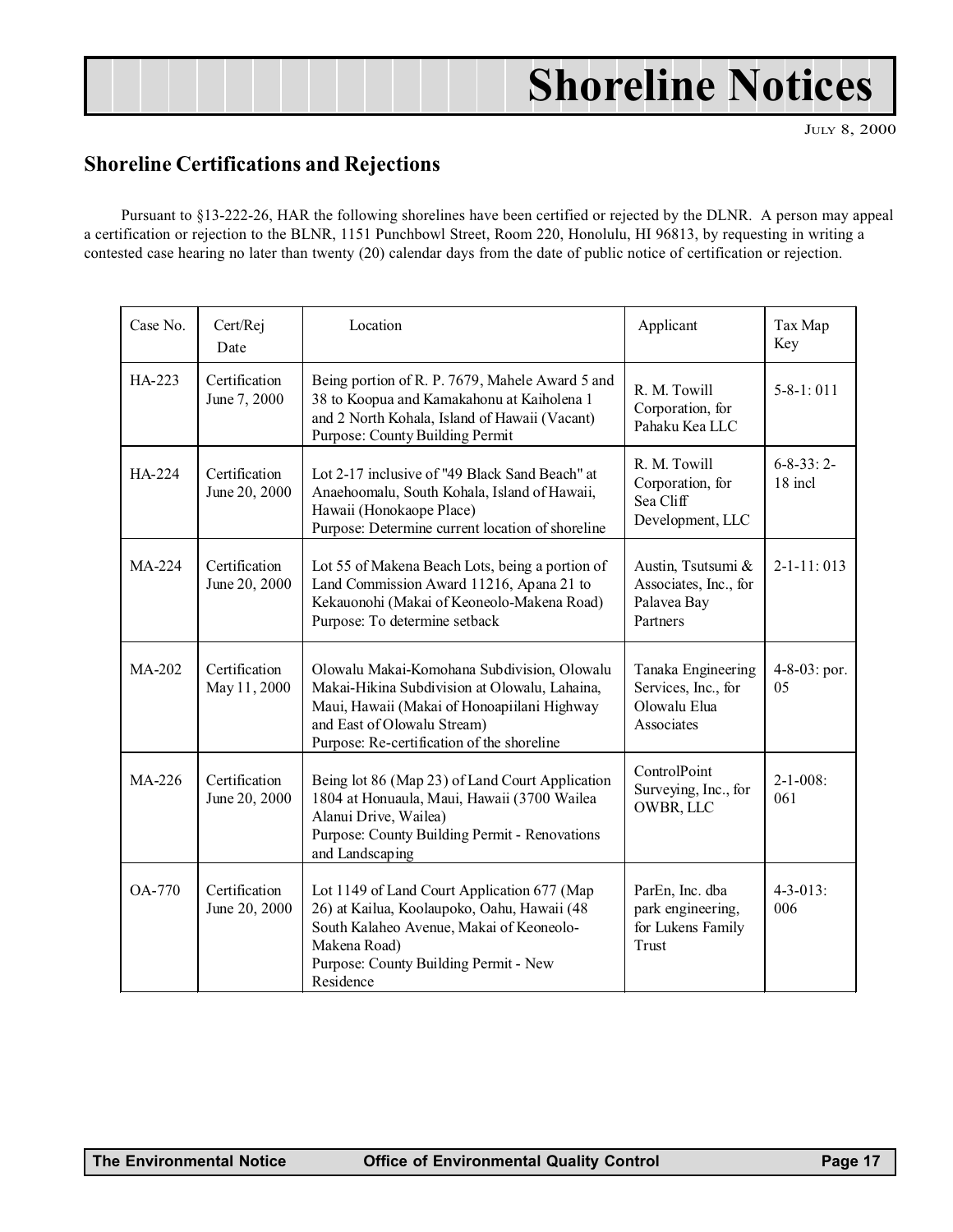## <span id="page-17-0"></span>Coastal Zone News

JULY 8, 2000

## Federal Consistency Reviews

The Hawaii Coastal Zone Management (CZM) Program has received the following federal actions to review for consistency with the CZM objectives and policies in Chapter 205A, Hawaii Revised Statutes. This public notice is being provided in accordance with section 306(d)(14) of the National Coastal Zone Management Act of 1972, as amended. For more information, please call John Nakagawa with the Hawaii CZM Program at 587-2878. Federally mandated deadlines require that comments be received by the date specified for each CZM consistency review and can be mailed to: David W. Blane, Director, Office of Planning, Dept. of Business, Economic Development & Tourism, P.O. Box 2359, Honolulu, Hawaii 96804. Or, fax comments to the Hawaii CZM Program at 587-2899.

### (1) Amendment to the Western Pacific Fishery Management Council Pelagic Fisheries Management Plan.

Federal Agency: Western Pacific Fishery Management Council, 522-8220 Federal Action: Direct Federal Activity Location: Ocean waters around the Hawaii Islands

Proposed Action:

The Western Pacific Fishery Management Council proposes amendments to the Pelagic Fisheries Management Plan in order to (1) establish an annual harvest guideline for the number of blue sharks taken in the Hawaii longline fishery, (2) establish a trip limit for non-blue sharks in the Hawaii longline fishery, and (3) Define bottom longline gear and prohibit its use for Pelagic Management Unit Species in the US Exclusive Economic Zone (EEZ), around Hawaii. Comments Due: July 24, 2000

## (2) U.S. Navy Potential Use of the Surveillance Towed Array Sensor System Low Frequency Active (SURTASS LFA) Sonar in Waters Surrounding the State of Hawaii

Federal Action: Direct Federal Activity Federal Agency: Department of the Navy Contact: Joseph S. Johnson, (703) 604-7882 Consultant: Marine Acoustics, Inc. Contact: Clayton H. Spikes, (703) 465-8404 Location: Ocean waters surrounding the State of Hawaii

#### Proposed Action:

The U.S. Navy is proposing the potential use the SURTASS LFA sonar in waters surrounding the State of Hawaii, excluding ocean areas necessary to prevent exposure of 180 decibels within 22 kilometers/12 nautical miles of land and 145 decibels within known recreational and commercial dive sites. SURTASS LFA sonar is intended to provide improved submarine detection capabilities, thereby sustaining its antisubmarine warfare mission.

Comments Due: July 31, 2000

### Marine and Coastal Zone Management Advisory Group

The Marine and Coastal Zone Management Advisory Group (MACZMAG) will hold its next regularly scheduled meeting on Friday, July 21, 2000 from 9:00 a.m. - 11:00 a.m. in the State Office Tower, Room 204. For more information, please call Susan Feeney with the Hawaii CZM Program at 587-2880. MACZMAG meeting agendas and minutes are available on the Hawaii Coastal Zone Management Program web page at www.hawaii.gov/dbedt/czm.

## Environmental Council Notices

## Environmental Council Meeting

The Environmental Council is scheduled to meet on Wednesday, July 12, 2000 at 3:30 p.m. on the 4th floor of the Leiopapa A Kamehameha Building, 235 South Beretania Street, Room 405, Honolulu.

The Council's committees are tentatively scheduled to meet the same day prior to the full Council meeting. Please call on or after July 6, 2000 for the final agenda.

Any person desiring to attend the meetings and requiring an acommodation (taped materials or sign language interpreter) may request assistance provided such a request is made five (5) working days prior to the scheduled meetings. This request may be made by writing to Mr. Bill Petti, Vice Chair, Environmental Council c/o OEQC, 235 S. Beretania Street, Suite 702, Honolulu, Hawaii 96813 or by fax at (808) 586-4186.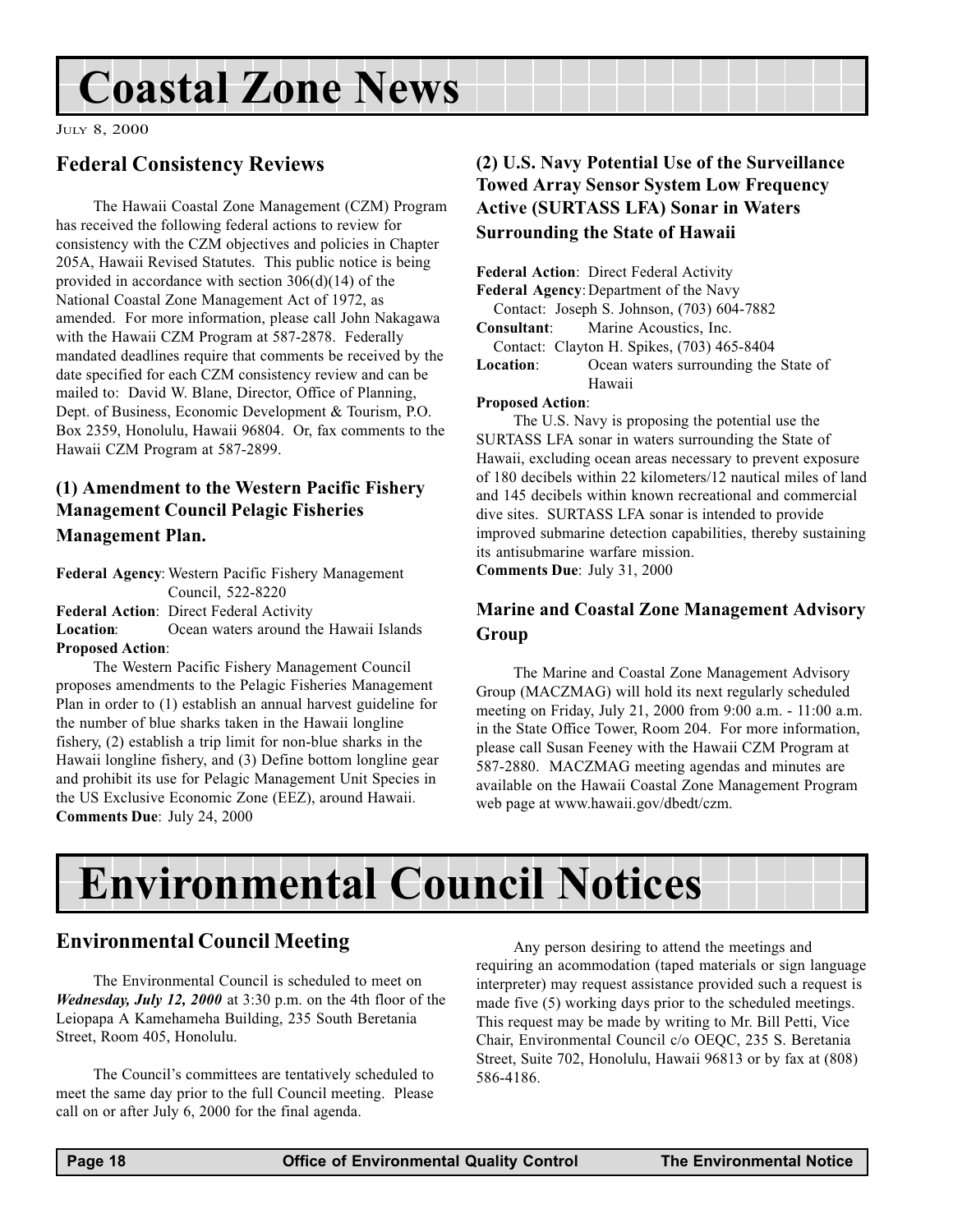## Pollution Control Permits

JULY 8, 2000

## Department of Health Permits

The following is a list of some pollution control permits currently being reviewed by the State Department of Health. For more information about any of the listed permits, please contact the appropriate branch or office of the Environmental Management Division at 919 Ala Moana Boulevard, Honolulu.

| <b>Branch</b><br>Permit Type                                  | Applicant & Permit<br>Number                                                                             | Project Location                                                                                    | Pertinent<br>Date        | Proposed Use                                                                                       |
|---------------------------------------------------------------|----------------------------------------------------------------------------------------------------------|-----------------------------------------------------------------------------------------------------|--------------------------|----------------------------------------------------------------------------------------------------|
| Clean Air Branch,<br>586-4200,<br>Noncovered Source<br>Permit | Hapuna Beach Prince<br>Hotel<br>NSP0460-01-N                                                             | Hapuna Laundry,<br>Kaunaoa Drive,<br>Kamuela, Hawaii                                                | Issued:<br>6/19/00       | 150 HP Boiler                                                                                      |
| Clean Air Branch,<br>586-4200,<br>Noncovered Source<br>Permit | Mini-Mix Oahu, Inc.<br>NSP0463-01-N                                                                      | 94-233 Leonui Street,<br>Waipahu, Oahu                                                              | Issued:<br>6/19/00       | Concrete Batch<br>Plant                                                                            |
| Clean Air Branch,<br>586-4200,<br>Noncovered Source<br>Permit | City and County of<br>Honolulu, Dept. of<br><b>Environmental Services</b><br>NSP0217-03-N<br>(amendment) | 95 Kaneohe Bay Drive,<br>Kailua, Oahu                                                               | Issued:<br>6/19/00       | Kailua<br>Wastewater<br><b>Treatment Plant</b>                                                     |
| Clean Water<br>Branch, 586-4309,<br><b>NPDES Permit</b>       | Ameron Hawaii Kapaa<br>Quarry, HI0020796                                                                 | Kapaa Quarry, Kailua,<br>Oahu                                                                       | Comments<br>due: 7/12/00 | Process water<br>discharge to<br>unnamed stream.                                                   |
| Clean Water<br>Branch, 586-4309,<br><b>NPDES Variance</b>     | U.S. Coast Guard,<br><b>VAR001</b>                                                                       | 300 Ala Moana Blvd.,<br>9 <sup>th</sup> Floor, Honolulu                                             | Comments<br>due: 7/25/00 | Use of oil<br>dispersants and<br>other pollution<br>mitigation<br>products.                        |
| Safe Drinking Water<br>Branch, 586-4258,<br><b>UIC Permit</b> | University of Hawaii<br>Honolulu Community<br>College, UO1995                                            | Pacific Aerospace<br>Training Center,<br>Hangar 111, Kalaeloa<br>Airport, Midway Street,<br>Kapolei | N/A                      | Transfer of<br>owner/operator of<br>one injection well<br>for surface<br>drainage.                 |
| Safe Drinking Water<br>Branch, 586-4258,<br>UIC Permit        | Hawaii Civic Services,<br>Inc., UO1350                                                                   | Haleiwa Senior Citizen<br>Center, 66-477 Paalaa<br>Road, Haleiwa                                    | N/A                      | Permit renewal of<br>2 injection wells<br>for sewage<br>disposal.                                  |
| Safe Drinking Water<br>Branch, 586-4258,<br><b>UIC Permit</b> | Kalaeloa Partners, L.P.,<br>and ABB Alston Power,<br>Inc., UO1496                                        | Kalaeloa Cogeneration<br>Power Plant, 91-111<br>Kalaeloa Boulevard,<br>Kapolei                      | N/A                      | Permit renewal<br>and modification<br>of 2 injection<br>wells for industrial<br>wastewater.        |
| Safe Drinking Water<br>Branch, 586-4258,<br><b>UIC Permit</b> | Department of Public<br>Works, County of Hawaii,<br>UH2029A                                              | Mamalahoa Highway<br>Improvements by<br>Waiaha Stream,<br>Holualoa, North Kona,<br>TMK 7-5-14:001   | Comments<br>due: 8/9/00  | Construction of<br>one additional<br>injection well for<br>surface drainage<br>(total of 5 wells). |
| Safe Drinking Water<br>Branch, 586-4258,<br><b>UIC Permit</b> | Hawaii Electric Light<br>Company, Inc. (HELCO),<br>UH1676                                                | Kanoelehua Baseyard<br>Drainage Wells, 54<br>Halekauila Street, Hilo                                | N/A                      | Permit renewal of<br>4 injection wells<br>for surface<br>drainage.                                 |
| Safe Drinking Water<br>Branch, 586-4258,<br><b>UIC Permit</b> | Hawaii Electric Light<br>Company, Inc. (HELCO),<br>UH1680                                                | Hill Plant Tank Farm<br>Drainage Well, 54<br>Halekauila Street, Hilo                                | N/A                      | Permit renewal of<br>one injection well<br>for surface<br>drainage.                                |

The Environmental Notice **Office of Environmental Quality Control** Page 19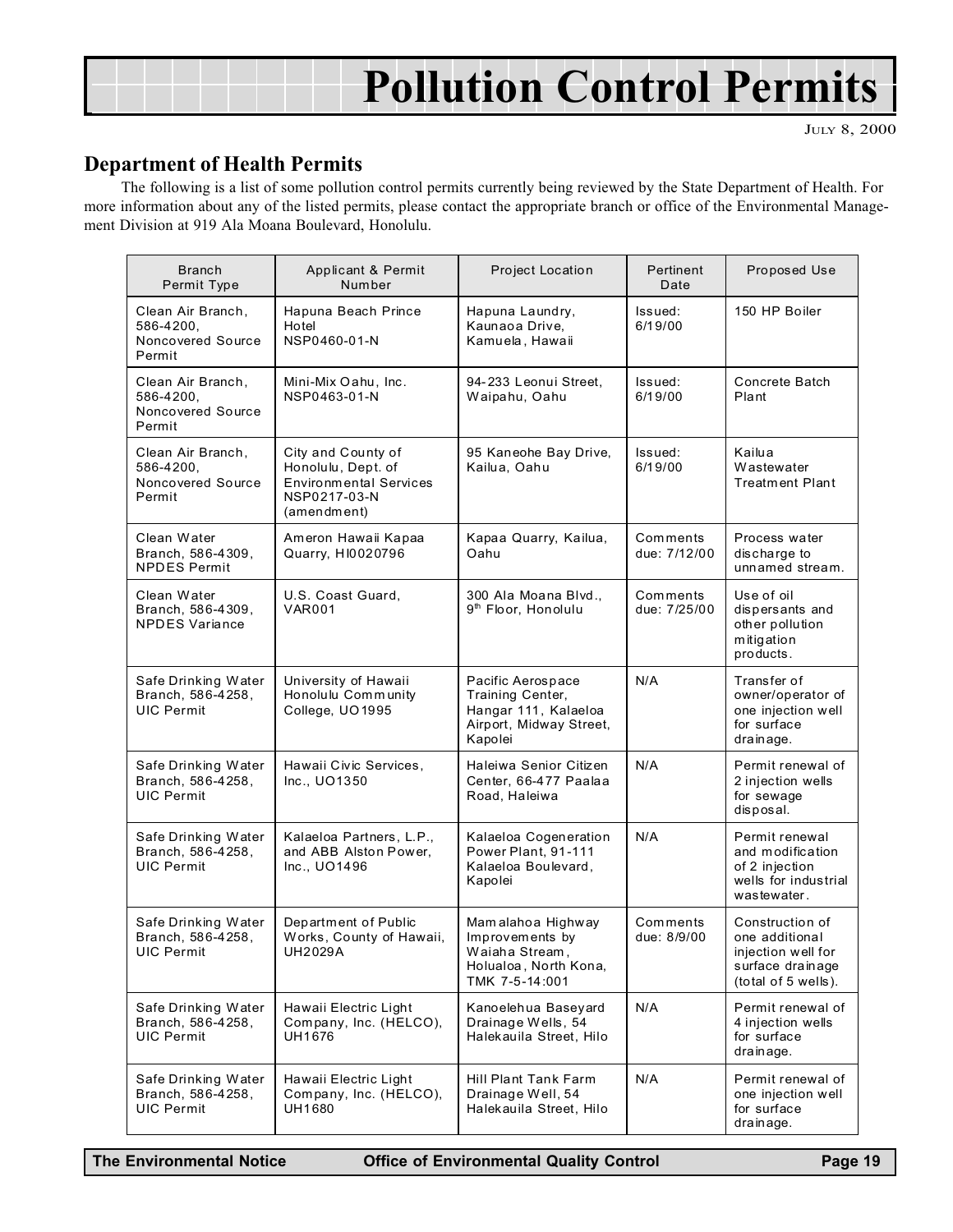## <span id="page-19-0"></span>Federal Notices

JULY 8, 2000

## EPA to Authorize Hawai'i Hazardous Waste Program

The U.S. Environmental Protection Agency has made a tentative decision that the State of Hawai'i through its Department of Health's hazardous waste management program satisfies all of the requirements necessary for final authorization under Subtitle C of the Resource Conservation and Recovery Act (RCRA). The effect of a final decision to grant authorization to Hawai'i is that persons that are subject to RCRA will have to comply with the authorized state requirements instead of equivalent federal requirements. Additionally such persons will also have to comply with any federally-issued requirements such as the Hazardous and Solid Waste Amendments (HSWA) regulations issued by EPA for which the State has not received authorization, and RCRA requirements that are not delegable.

EPA has tentatively determined that the State of Hawai'i through its Department of Health can adequately enforce compliance with its hazardous waste management rules (Title 11, Hawai'i Administrative Rules, Chapters 11-260 to 11-266, 11-268, 11-270, 11-273, and 11-279). Hawai'i's enforcement authorities under Chapter 342J, Hawai'i Revised Statutes, include the power to issue, modify, suspend or revoke permits; collect information and enter and inspect premises of persons who handle hazardous waste; assess administrative penalties or initiate action in court for penalties or injunctive relief; issue abatement and corrective action orders; and pursue criminal violations.

A public meeting is scheduled for JULY 25, 2000; a public hearing is scheduled for JULY 27, 2000. Send written comments to Rebecca Smith, WST-3, U.S. EPA Region 9, 75 Hawthorne Street, San Francisco, California 94105-3901. EPA must receive all written comments on the Hawai'i Department of Health's final RCRA authorization application by the close of business on AUGUST 4, 2000 (see 65 F.R. 38802, June 22, 2000).

## North Pacific Acoustical Laboratory EIS Public Hearings

The Department of the Navy Office of Naval Research (ONR) has filed with the U.S. Environmental Protection Agency and the State of Hawai'i a draft environmental impact statement for the reuse of the sound source and cable previously installed by the Acoustic Thermometry of Ocean Climate (ATOC) for the North Pacific Acoustical Laboratory (NPAL). Public hearings will be held on JULY 5, 2000, from 7:00 P.M. to 9:30 P.M. at the Kaua'i Community College Dining Room, 3-1901 Kaumuali'i Highway; on JULY 6, 2000, from 7:00 P.M. to 9:30 P.M. at the Hawai'i Imin International Conference Center, East-West Center, 2nd Floor, Pacific Room, 1777 East West Road, Honolulu; on JULY 8, 2000, from 1:30 P.M. to 4:00 P.M. at the Kilauea Neighborhood Center, 2460 Keneke Street, Kilauea, Kaua'i. The DEIS is available for review at the Regional Libraries on each island. Written comments must be submitted no later than JULY 24, 2000. Send written comments to: Office of Naval Research, Ms. Kathleen Vigness Raposa, Marine Acoustics, Inc., 809 Aquidneck Avenue, Middletown, Rhode Island 02842. For more information, call Ms. Raposa at (401) 847- 7508 (see, 65 F.R. 39135, June 23, 2000).

## Fishery Public Meeting on Midway Atoll

The U.S. Fish and Wildlife Service invited the Western Pacific Fishery Management Council (WPFMC) to convene a meeting on Midway Atoll to discuss issues relating to the management of fishery resources in the Northwestern Hawaiian Islands (NWHI). The Midway meeting offers Council members and resource managers first-hand interaction with the unique atoll environment and species of the NWHI, Hawaiian Islands National Wildlife Refuge, Midway Atoll National Wildlife Refuge and ecotourism operation and associated recreational fishing. Discussion will be focused on protect species (seabirds, turtles, monk seals), jurisdiction, research, ecotourism, recreational fishing, and the designation of Marine Protected Areas. The Western Pacific Fishery Management Council (WPFMC) will hold its 105<sup>th</sup> Meeting in Midway on Midway Atoll on JULY 10-11, 2000. WPFMC will also hold a Precious Corals Plan team meeting in Honolulu on JULY 6, 2000, from 9:00 A.M. to 12:00 P.M. Call (808) 522-8220 for more information (see 65 F.R. 39585, June 27, 2000).

## Wasp Release Supplement to Papaya Mealybug Environmental Assessment

The Animal and Plant Health Inspection Service (APHIS) has prepared a supplement to an October 1999, environmental assessment relative to the suppression of the papaya mealybug (Paracoccus marginatus Williams). The supplement examines the environmental release of nonindigenous wasps of the genus Pseudaphycus for use as biological control agents to suppress the papaya mealybug. Your written comment and three copies should be sent to: Docket No. 99-073-2, Regulatory Analysis and Development, PPD, APHIS, Suite 3C03, 4700 River Road, Unit 118,